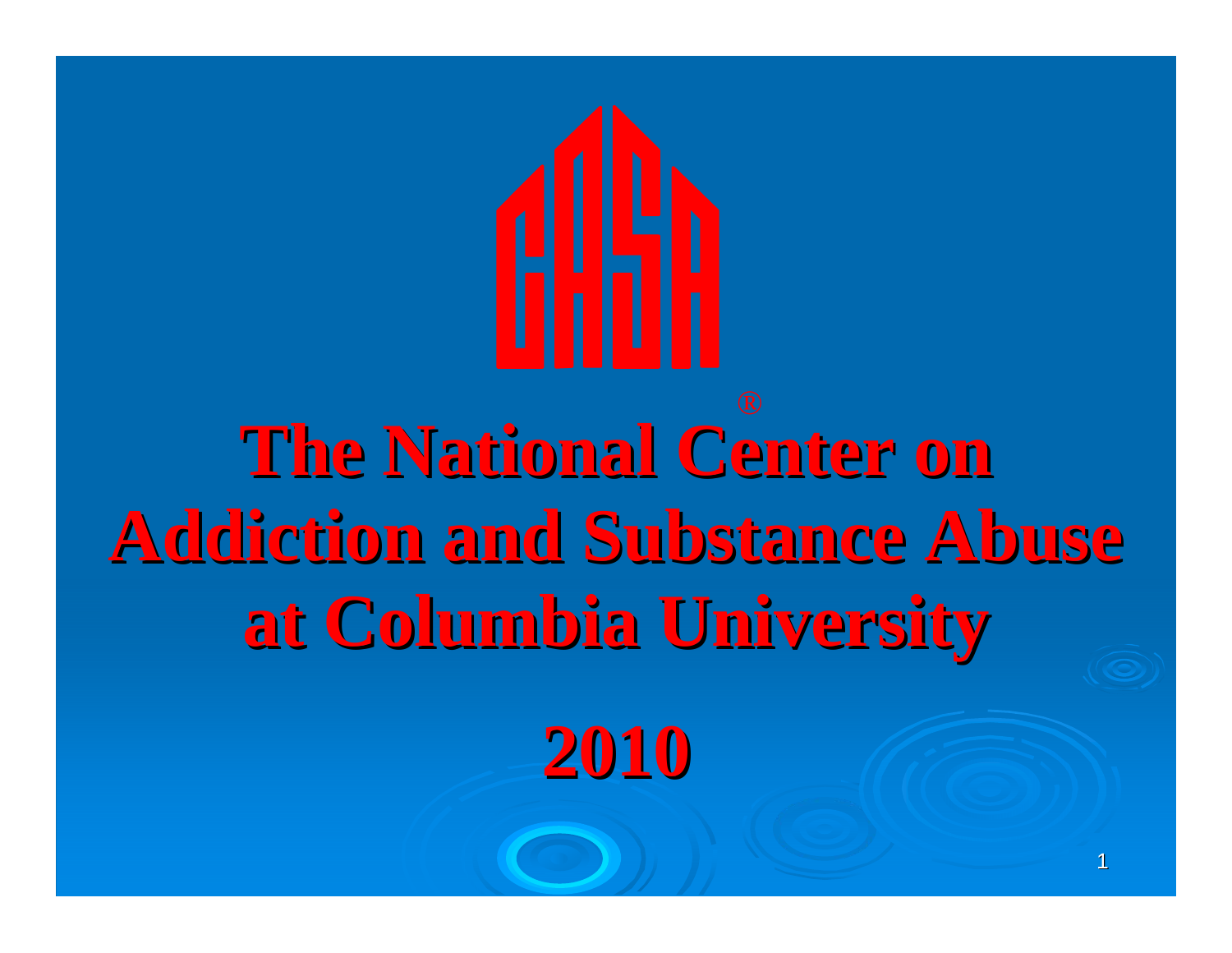

The only national organization that brings together under one roof *all* the professional disciplines needed to study and combat abuse of *all* substances - alcohol, nicotine, illegal drugs, prescription drugs, performance enhancing drugs - in *all* sectors of society.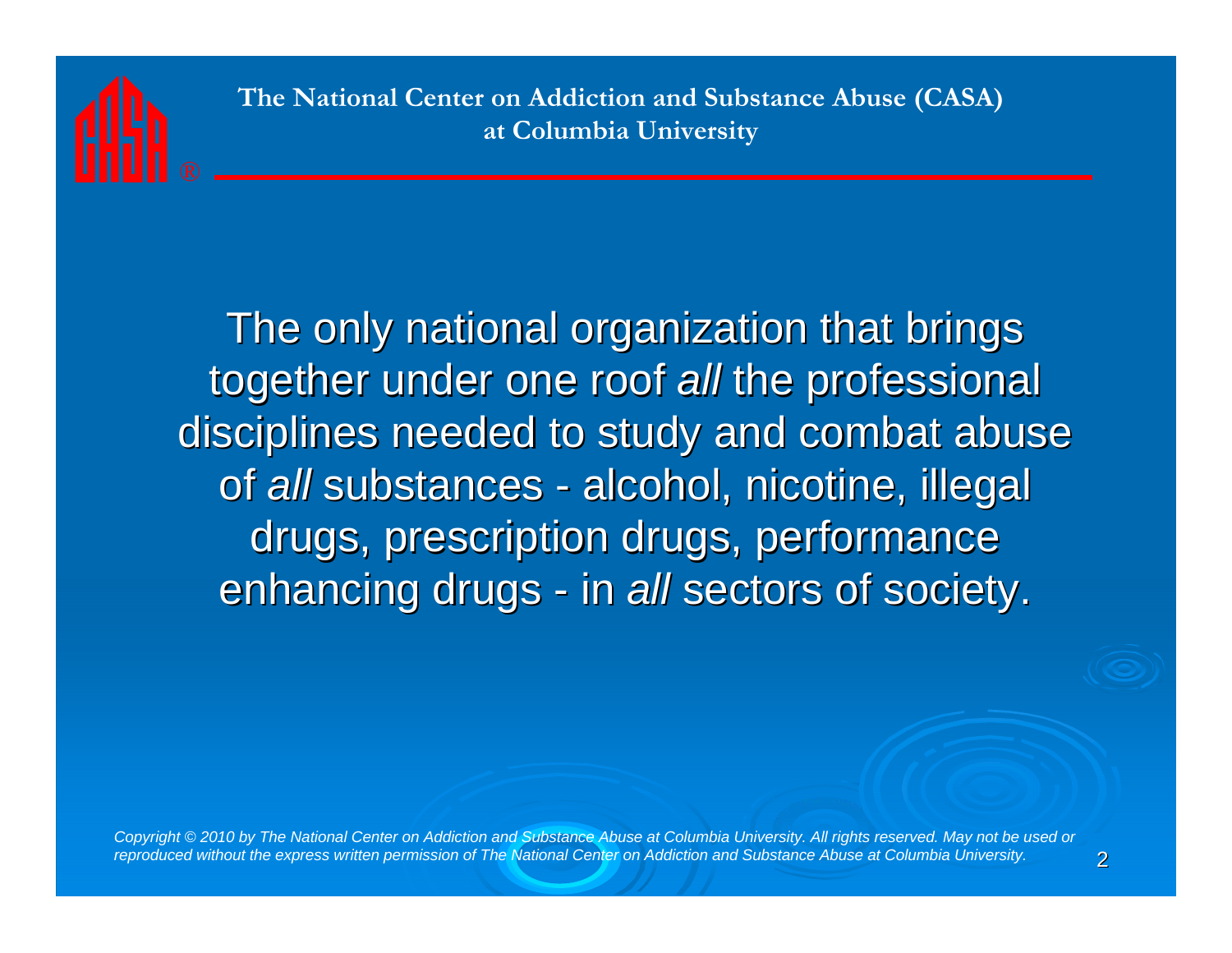

### **CASA Missions**

•**Inform people of the economic and social costs of substance abuse**

•**Assess what works in prevention and treatment and law enforcement**

•**Encourage people to take responsibility to reduce substance abuse and addiction**

•**Provide those on front lines with tools they need to succeed**

•**Remove stigma and replace shame and despair with hope**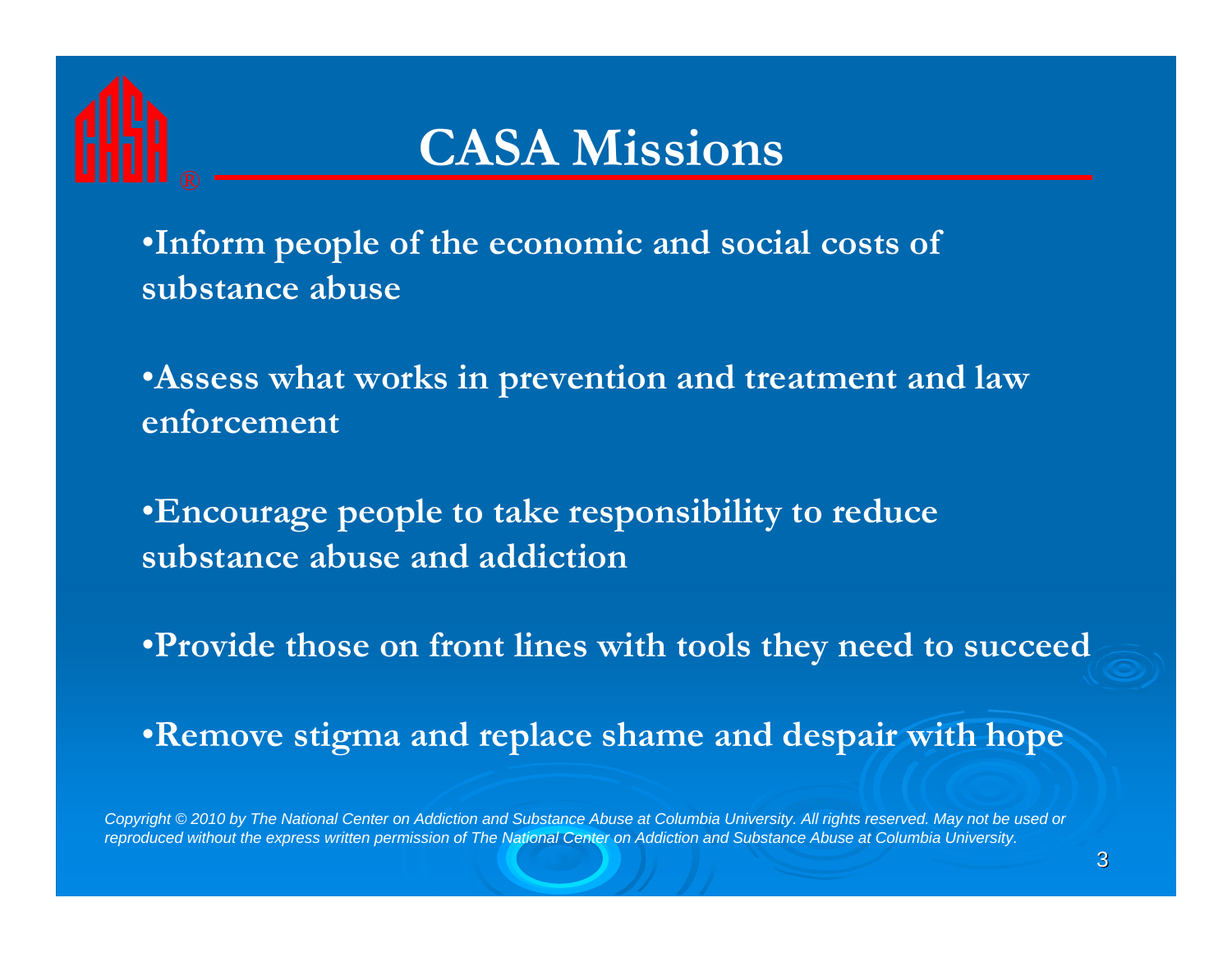

### **CASA Activities CASA Activities**

•**Demonstration programs at 211 sites in 81 cities & counties, and 31 states, plus Washington, DC & counties, and 31 states, plus Washington, DC and 2 Native American reservations and 2 Native American reservations**

•**15 CASA Conferences 15 CASA Conferences**

•**67 CASA reports and white papers; 3 manuals; 163 published articles/book chapters 3 manuals; 163 published articles/book chapters in professional and peer reviewed publications; in professional and peer reviewed publications; 12 articles pending publication 12 articles pending publication**

•**362 scientific and professional conference 362 scientific and professional conference presentations presentations**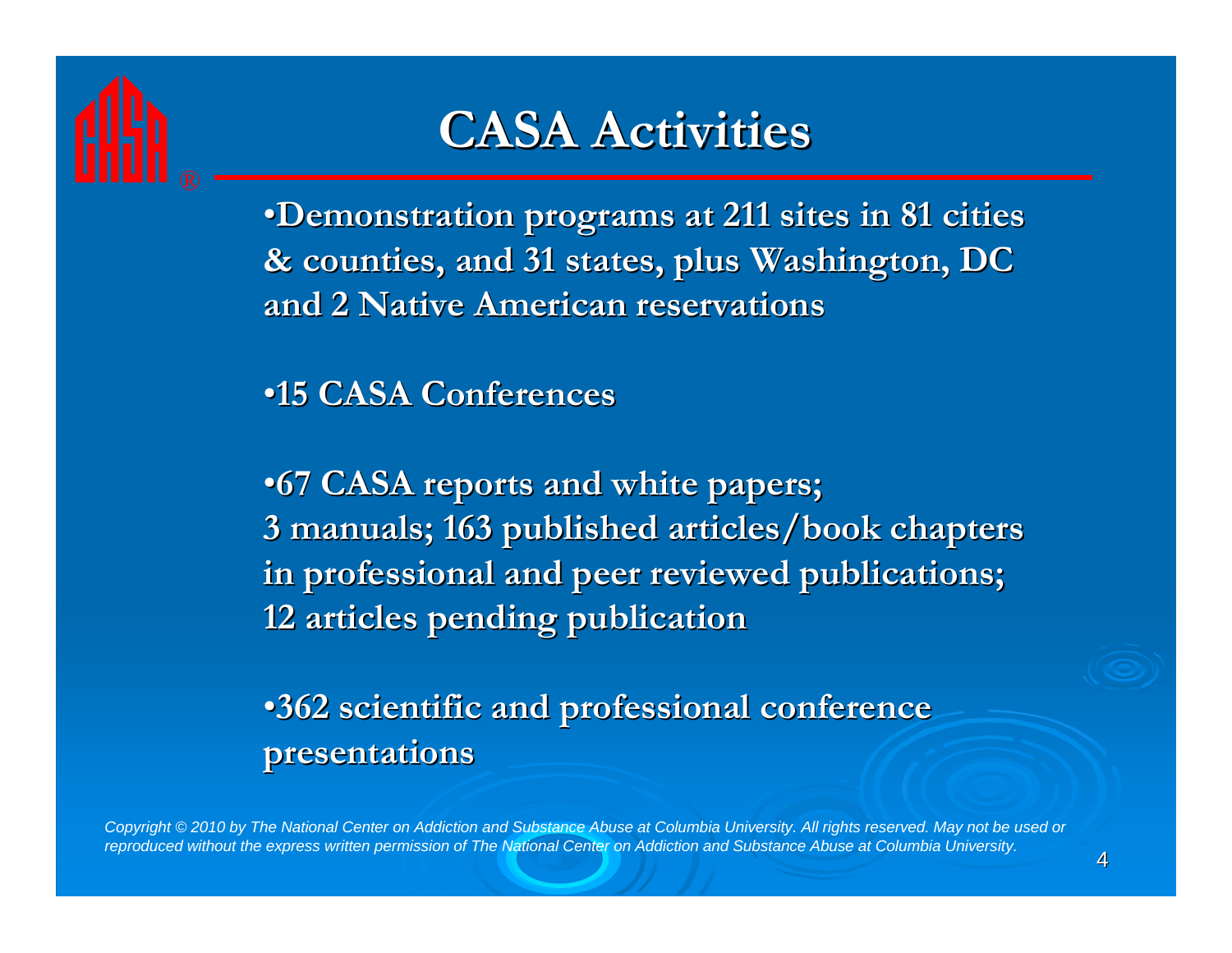## **CASASTARTSM**

## **CASASTARTSM - (Striving Together to Achieve Rewarding Tomorrows) Achieve Rewarding Tomorrows)** combines teachers, police, social service

and health-care workers under one umbrella to provide comprehensive services to 8-13 year-old high-risk children and their families.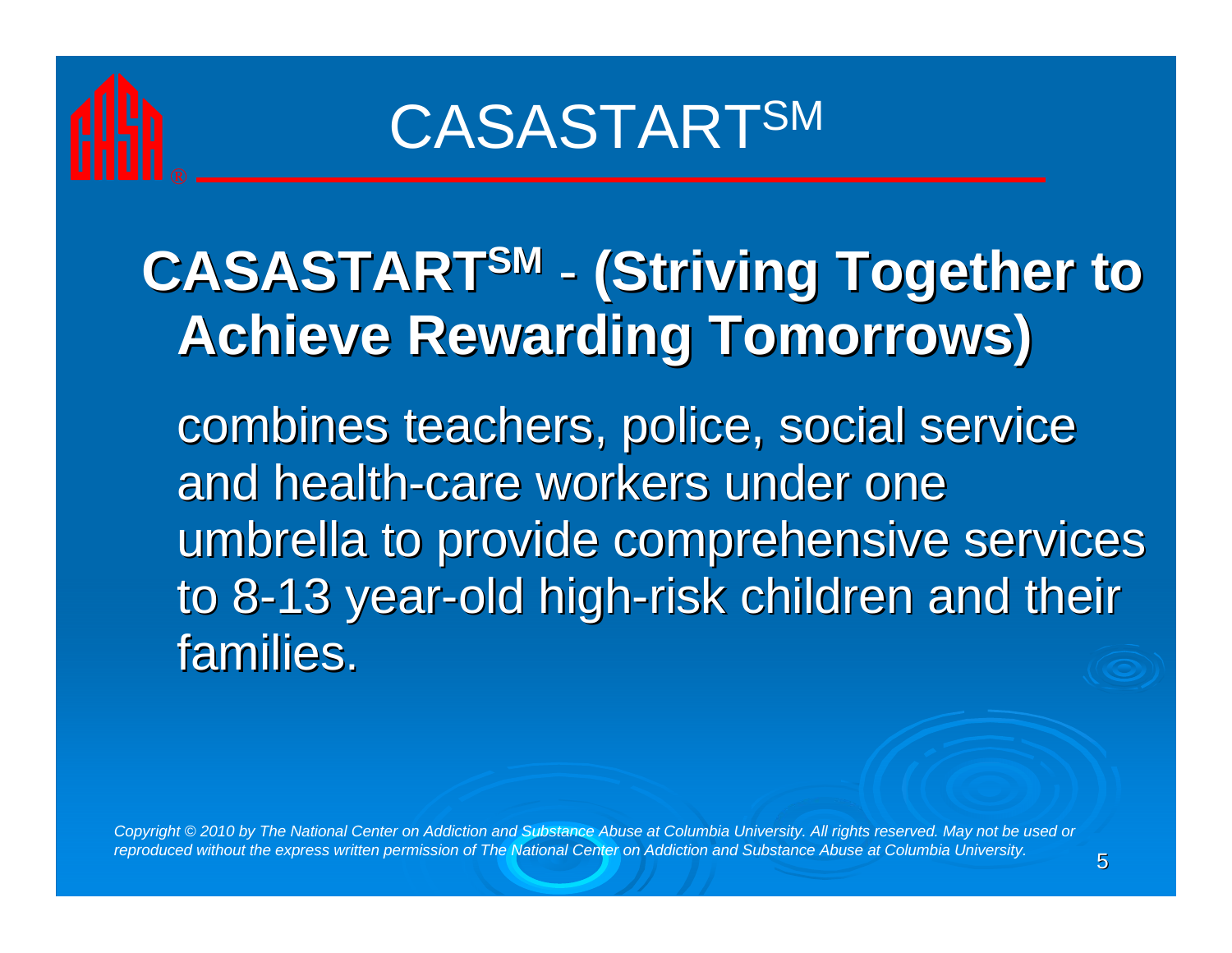#### CASASTARTSM Program Dissemination

- ¾ **123 Sites as of March 2010 123 Sites as of March 2010**
- ¾ **50 Cities and Counties 50 Cities and Counties**
- ¾ **20 States 20 States**
- ¾ **1 Native American/Tribal Reservation 1 Native American/Tribal Reservation**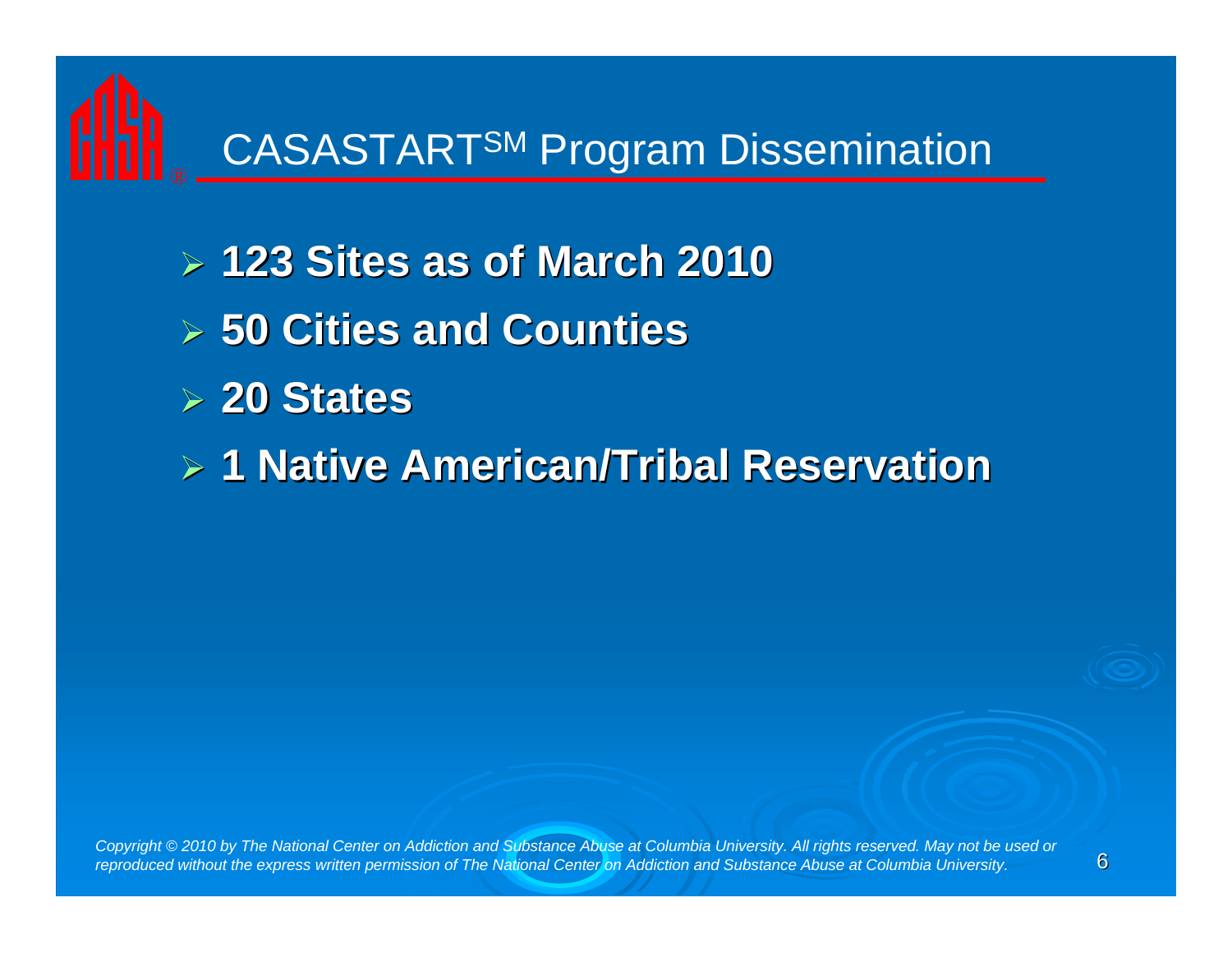

#### **Core Values For Helping High Risk Youth**

**Treat children as children, not problems to be solved**

**Relationships are key to success**

**All youth can be helped to achieve to the best of their abilities**

7 *or reproduced without the express written permission of The National Center on Addiction and Substance Abuse at Columbia University.Copyright © 2010 by The National Center on Addiction and Substance Abuse at Columbia University. All rights reserved. May not be used*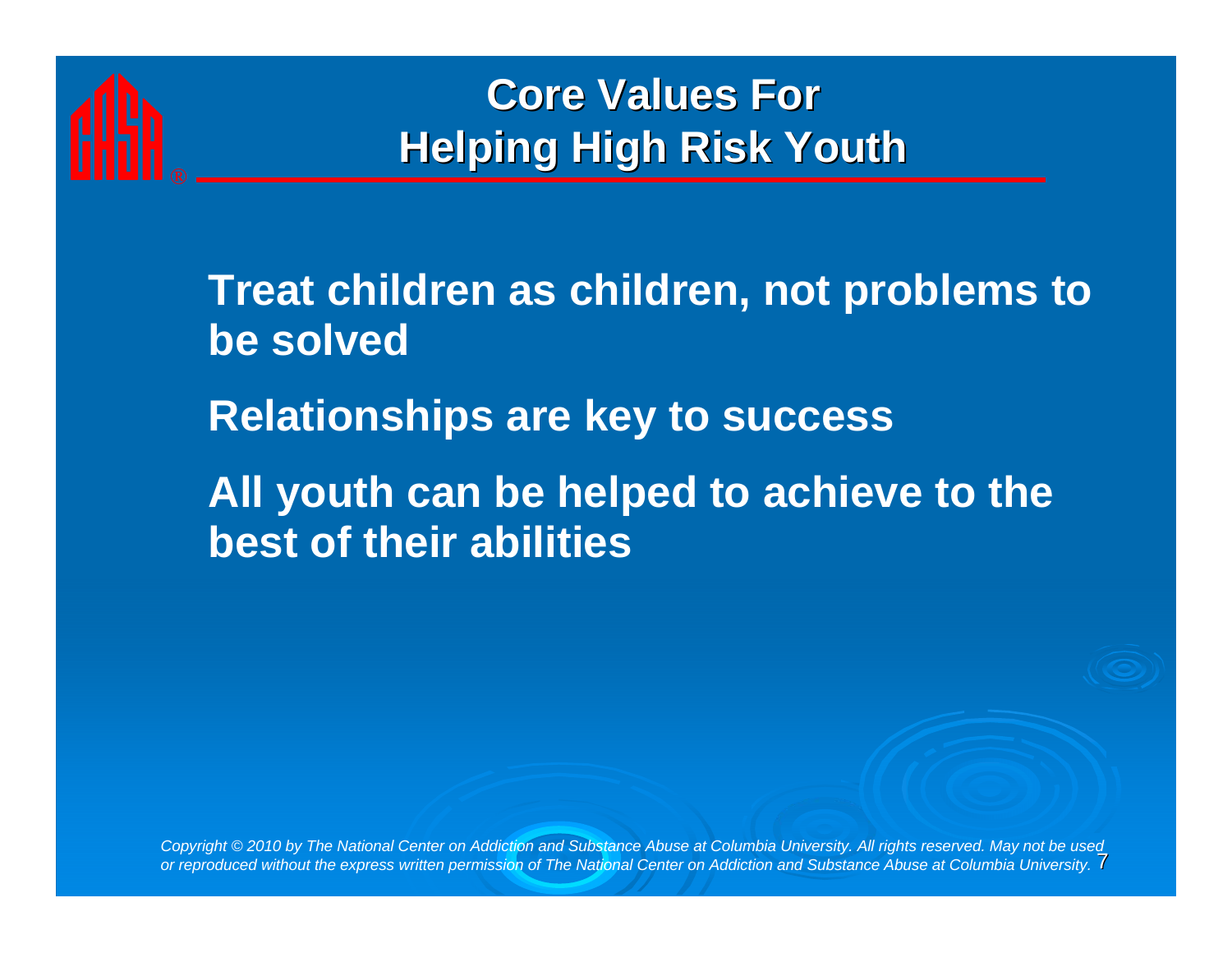

#### **CASASTARTSM**

## Targets High Risk Youth 8 – 13 Years of Age

• School Risk Factors • Family Risk Factors • Personal Risk Factors • Environmental Factors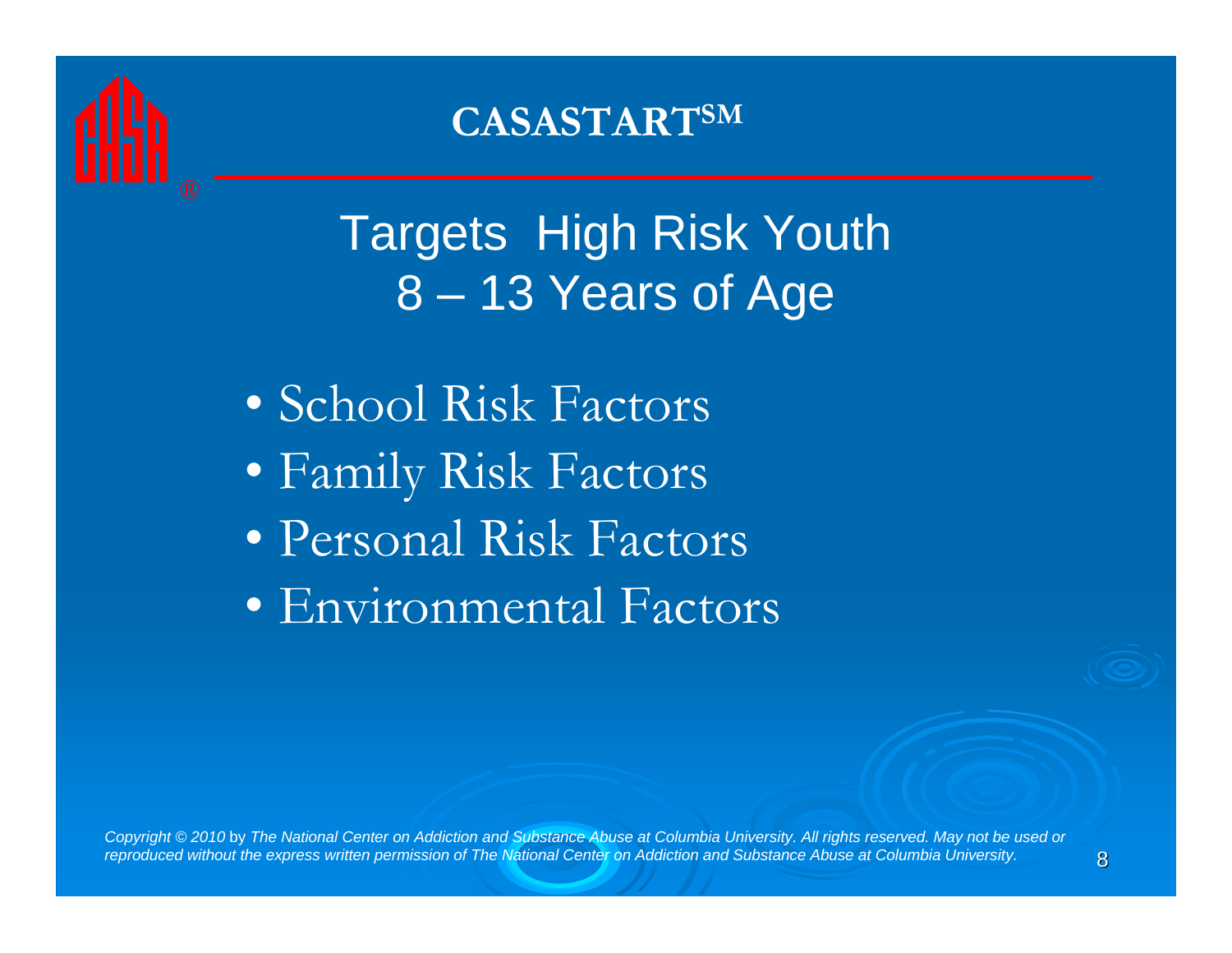#### **CASASTARTSM Aims to Improve the Lives of High-Risk Youth**

•**Reduce juvenile delinquency and violence Reduce juvenile delinquency and violence** •**Increase participant attachment to school Increase participant attachment to school**  •**Improve grades Improve grades** •**Reduce substance use and abuse Reduce substance use and abuse**•**Strengthen families Strengthen families** •**Make communities safer Make communities safer**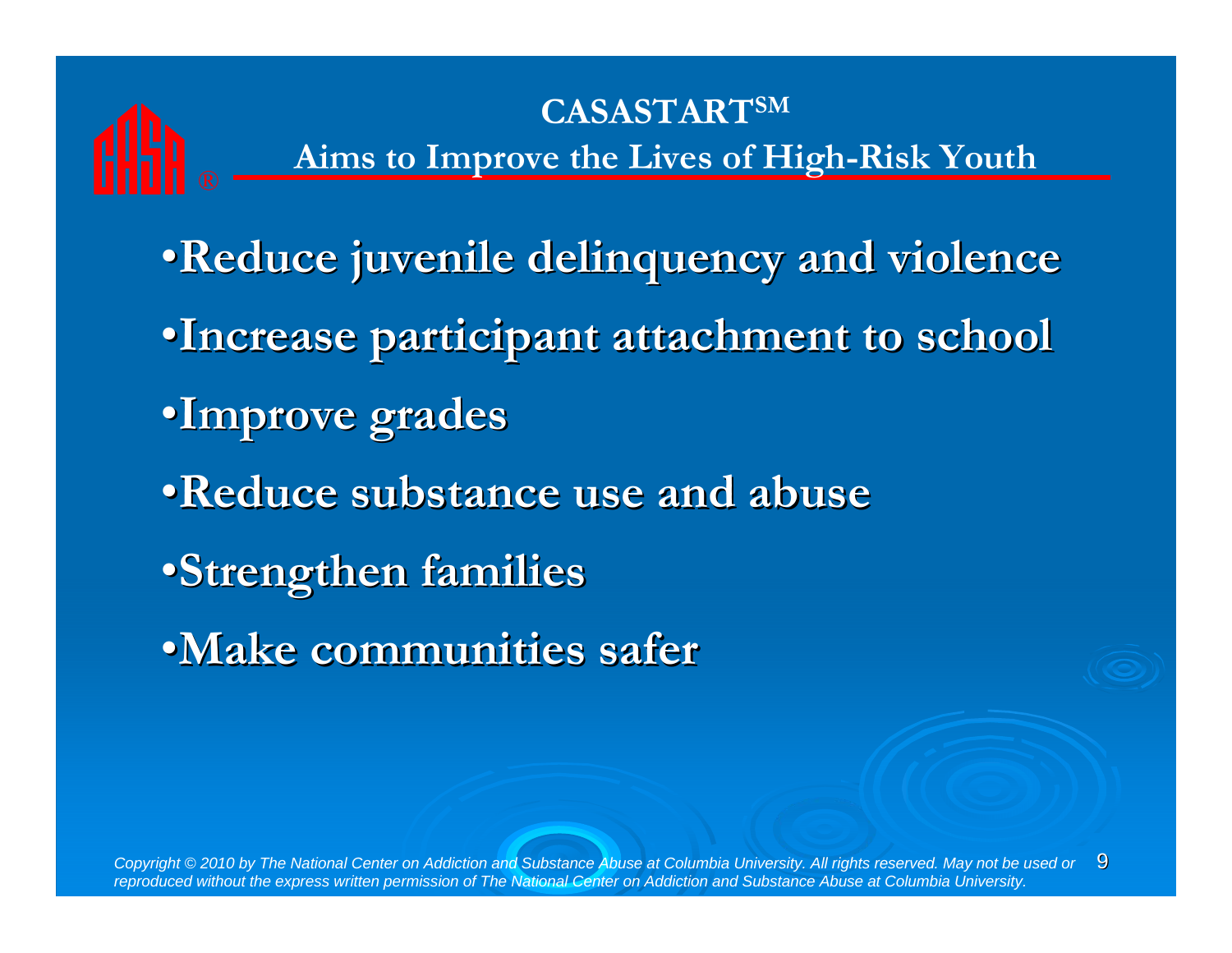### Risk and Protective Factors

#### **Focuses on the relationship between risk and Focuses on the relationship between risk and protective factors in a young person protective factors in a young person's life**

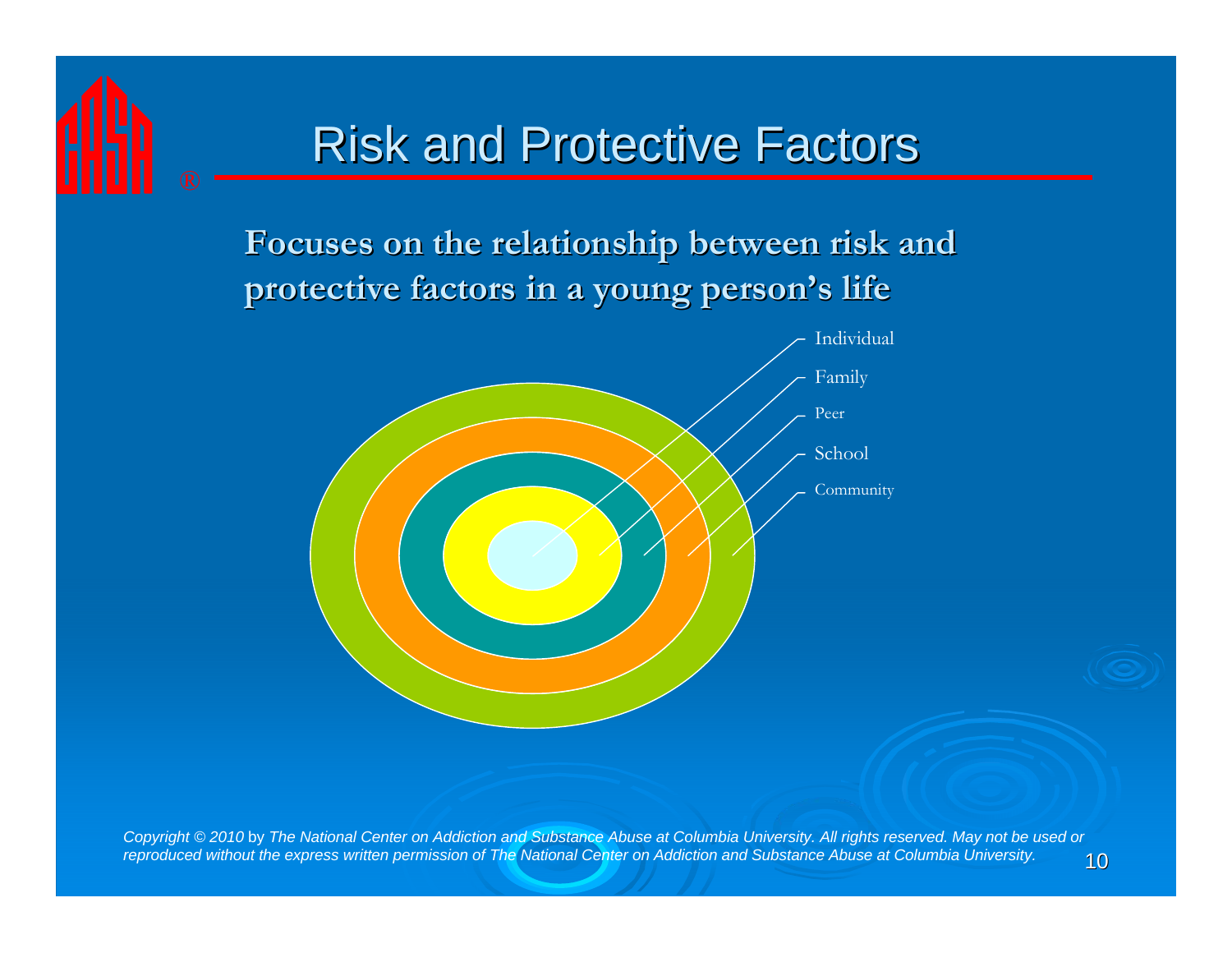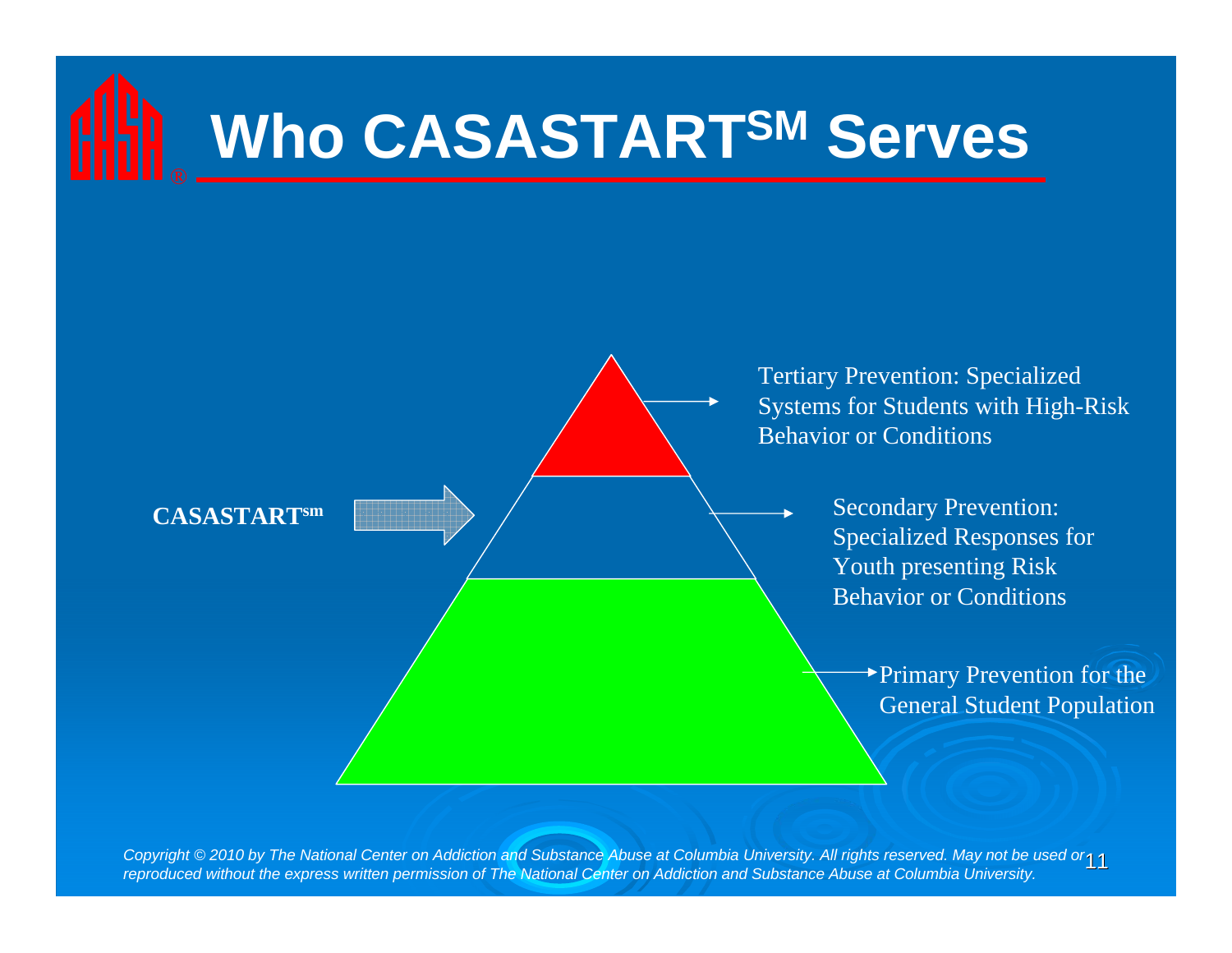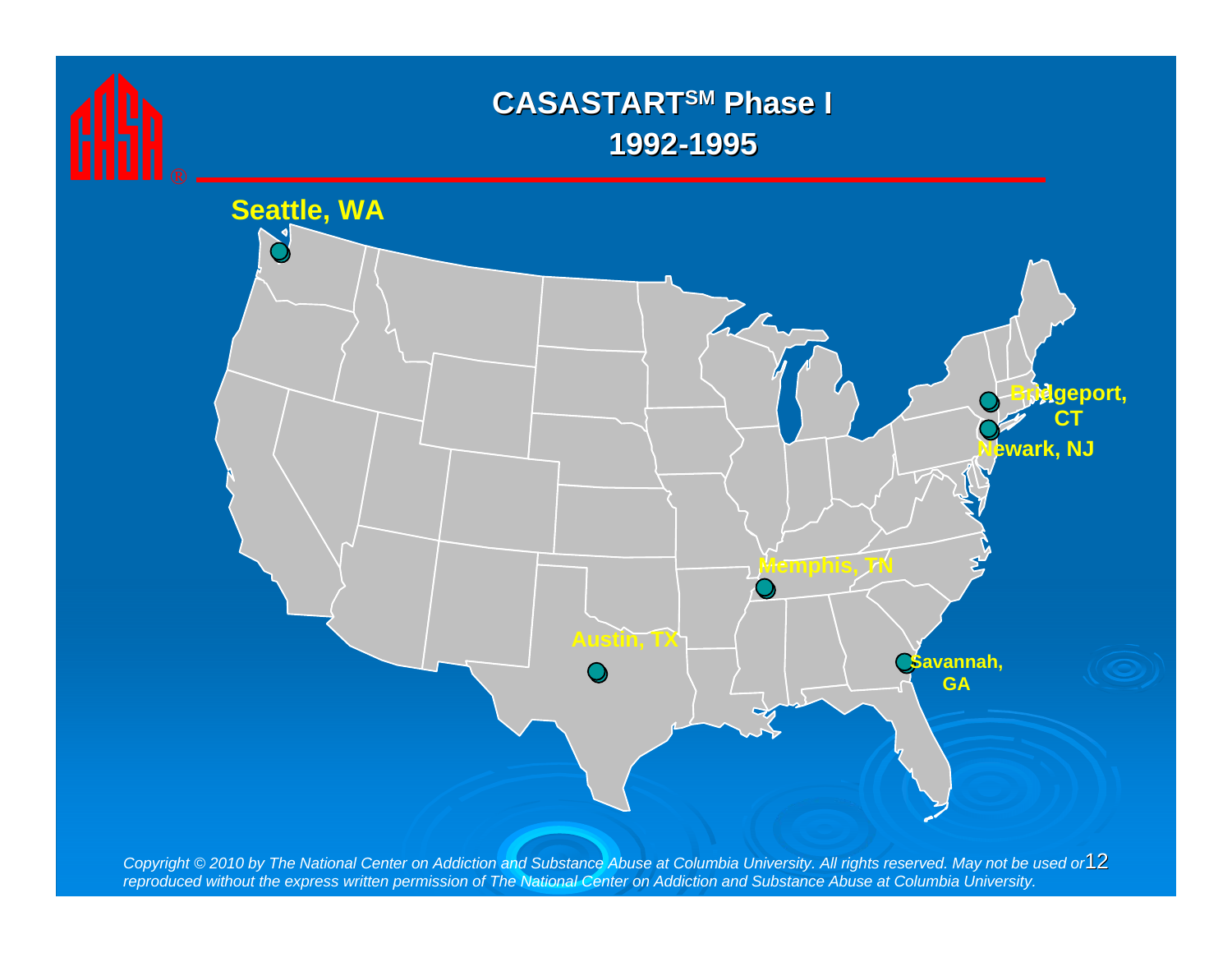

**Performed in 5 cities: Austin, Bridgeport, Memphis, Performed in 5 cities: Austin, Bridgeport, Memphis, -1994**

**Urban Institute Findings CASASTART Urban Institute Findings CASASTARTSM Youth Were: Youth Were:**

- ¾ **More likely to be promoted to next grade.**
- ¾ **More likely to have relationships with positive peers.**
- ¾ **Less likely to respond to negative peer pressure.**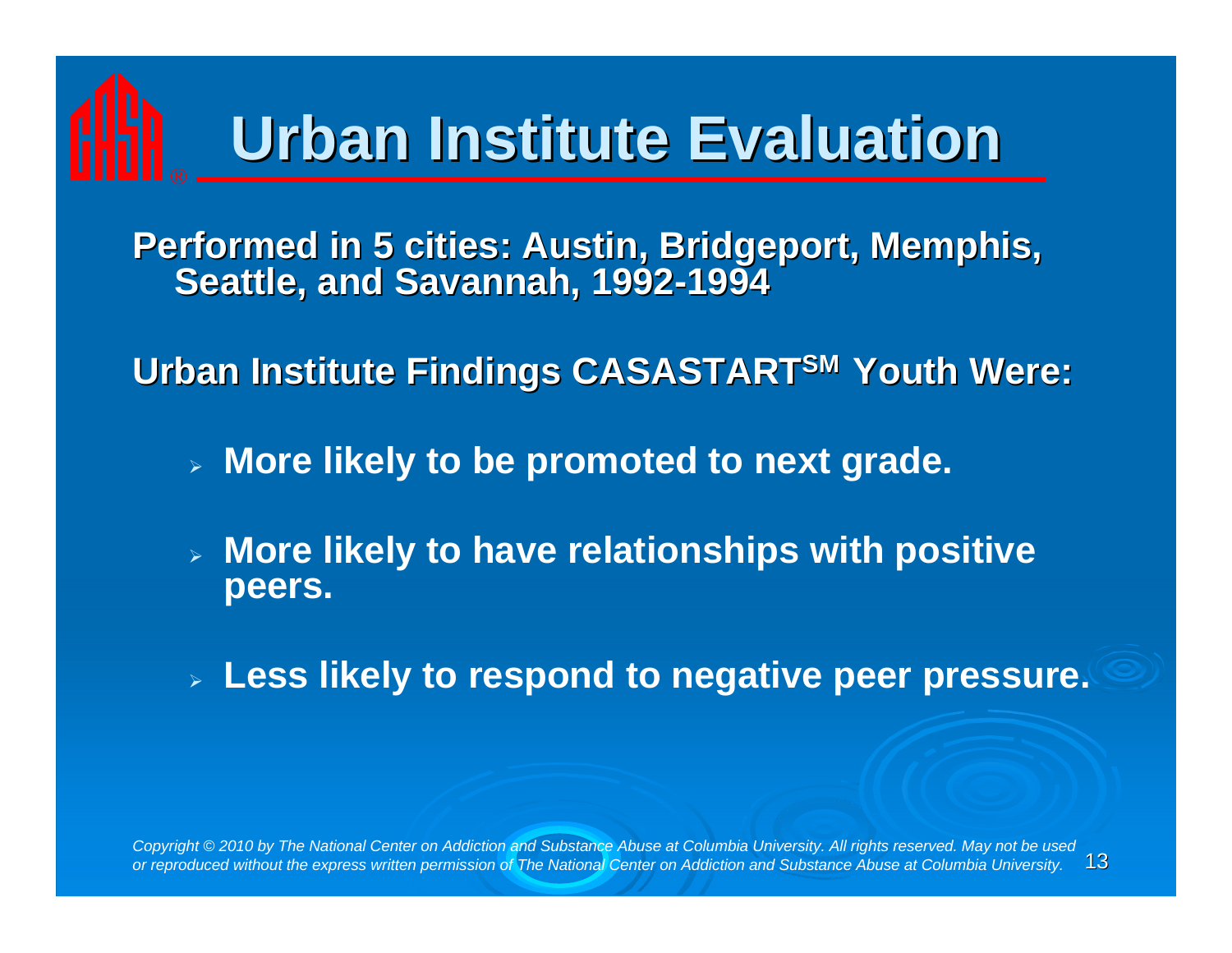## Urban Institute Findings *(cont'd)*

- ¾ **CASASTARTSM youth were approximately 20 percent less likely to use drugs in the past 30 days compared to youth in the control group.**
- ¾ **CASASTARTSM youth were approximately 60 percent less likely to sell drugs.**
- ¾ **CASASTARTSM youth were approximately 20 percent less likely to commit violent acts.**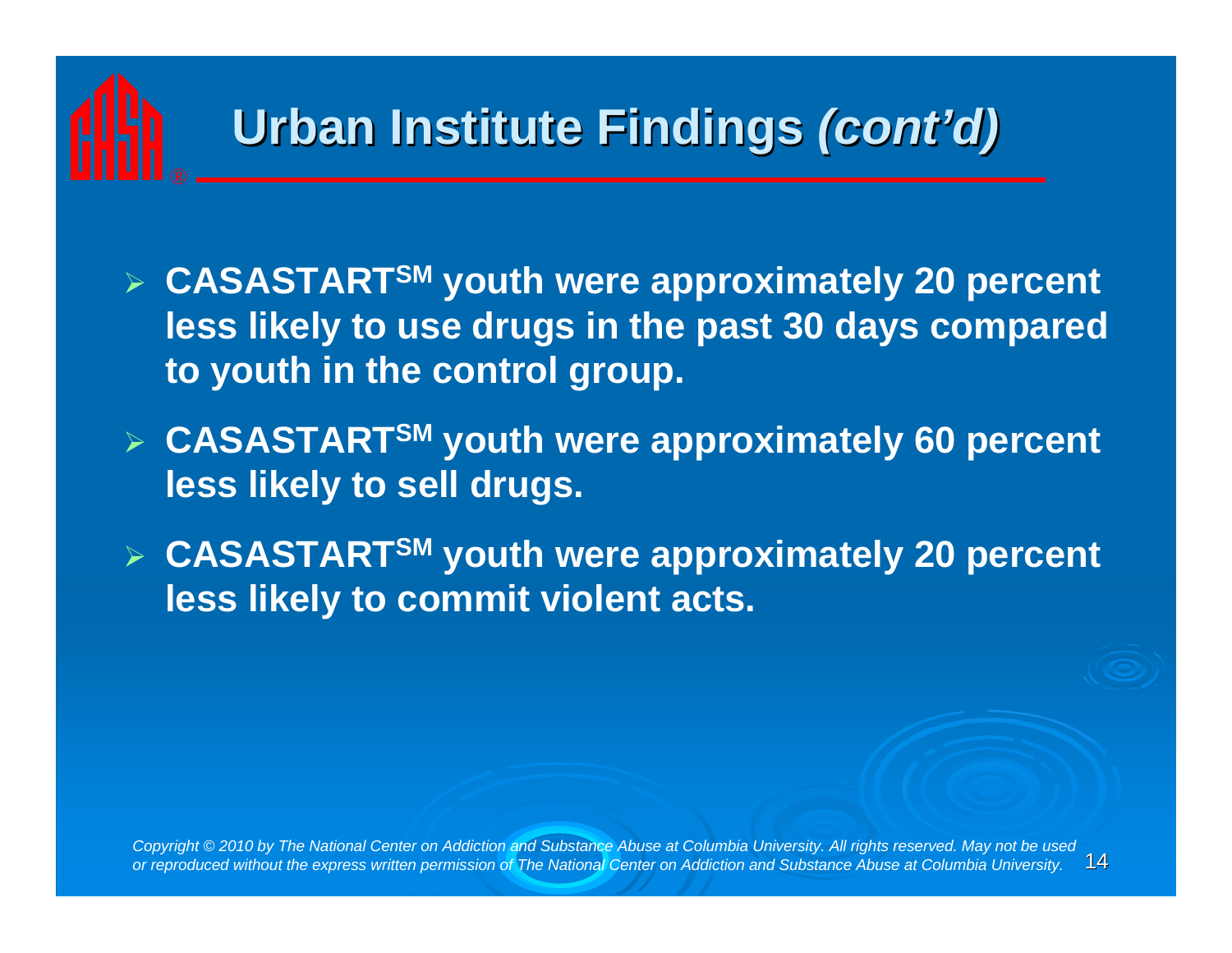### **An Evidence Based Program**

#### Exemplary and Model Program

- ¾ Office of Juvenile Justice & Delinquency Prevention (ODJJP)
- ¾ U.S. Department of Education (ED)
- ¾ Substance Abuse and Mental Health Services Administration (SAMSHA)
- ¾ National Dropout Prevention Center
- ¾ Office of the U.S. Surgeon General and Centers for Disease Control and Prevention (CDC)

#### Promising Program

¾ Blueprints Project at the University of Colorado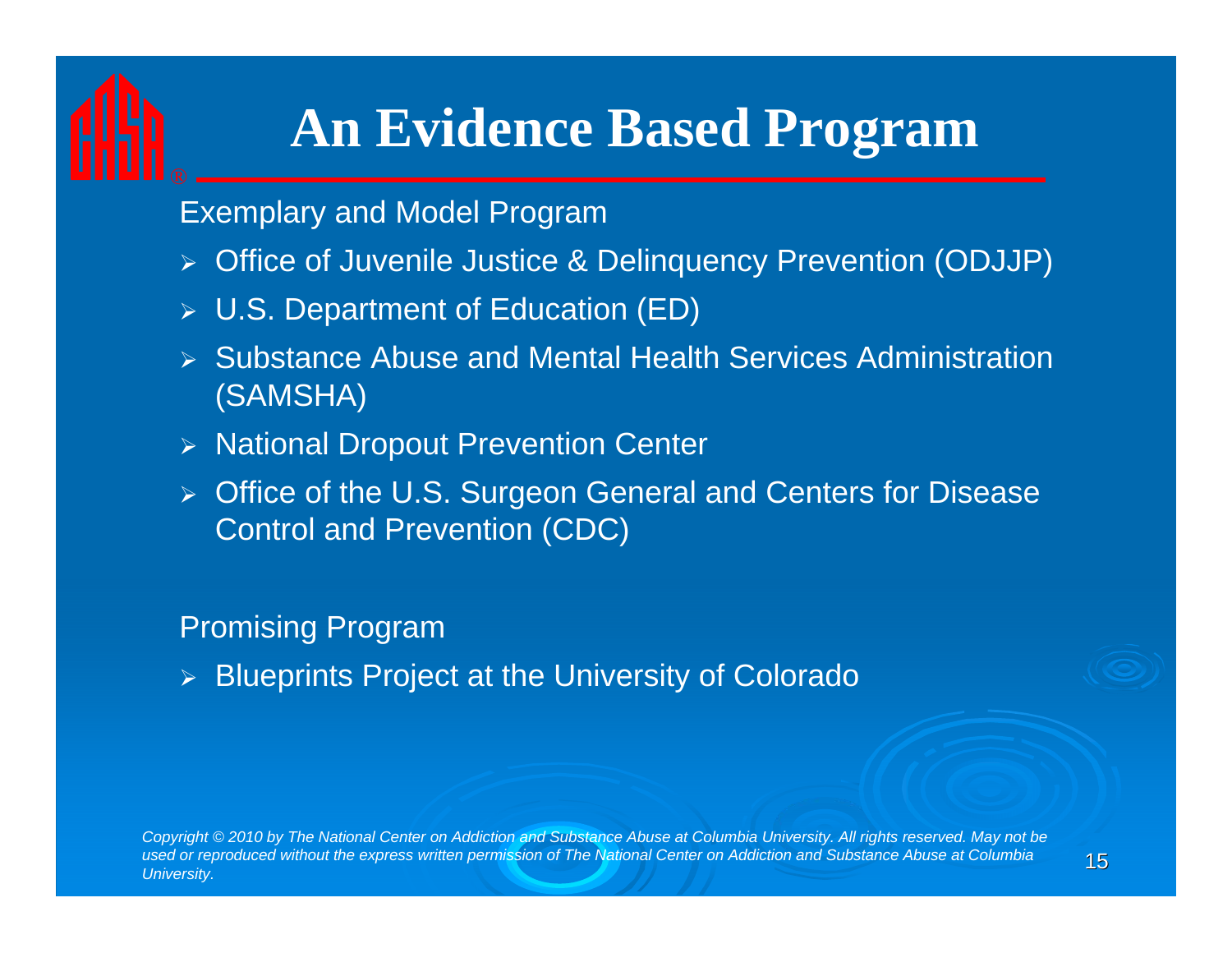

A "Tipping Point" is reached when 7% of a school's student population is involved in the program. Scores on standardized tests go up, program. Scores on standardized tests go up, and disciplinary incidents go down for the entire school.

16 *or reproduced without the express written permission of The National Center on Addiction and Substance Abuse at Columbia University.Copyright © 2010 by The National Center on Addiction and Substance Abuse at Columbia University. All rights reserved. May not be used*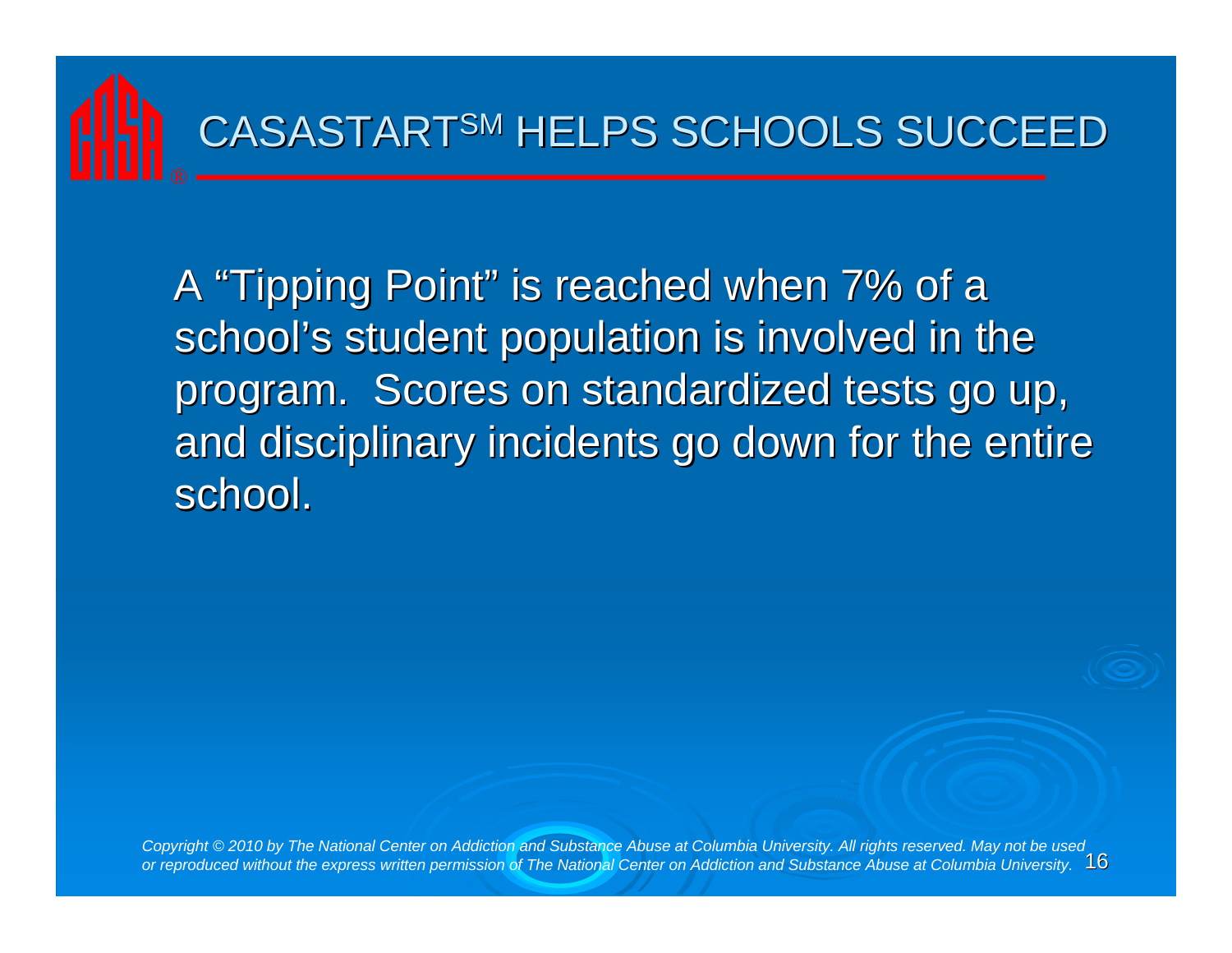

## **CASASTART CASASTARTSM Mantra**

¾ Community Based Community Based  $\triangleright$  School Centered  $\triangleright$  All The Youth Get All The Services **≽ Partners Attend CASASTARTSM Meetings Regularly**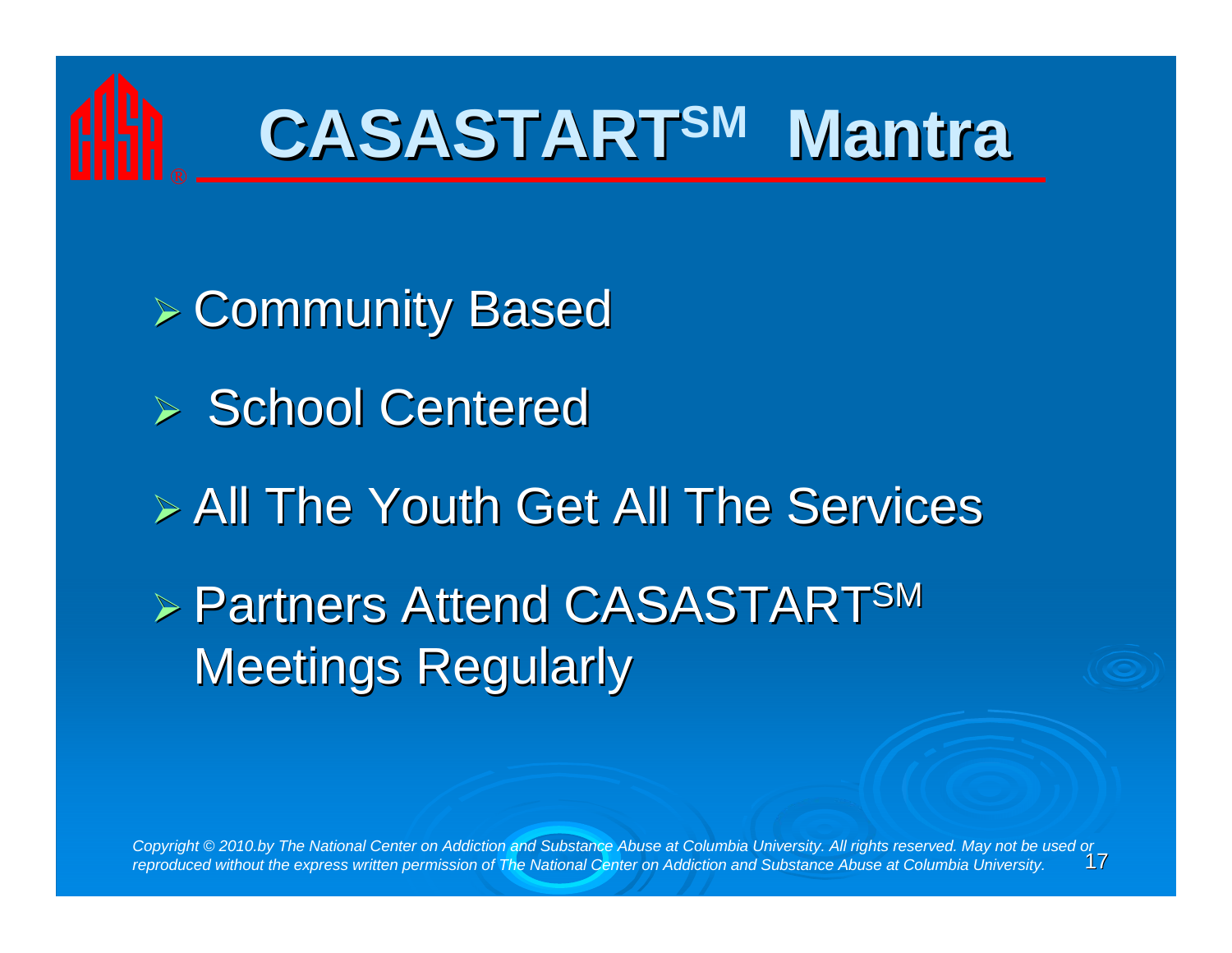#### **Developing Process of Communication**

#### **Connecting the Dots: An Integrated Support System**

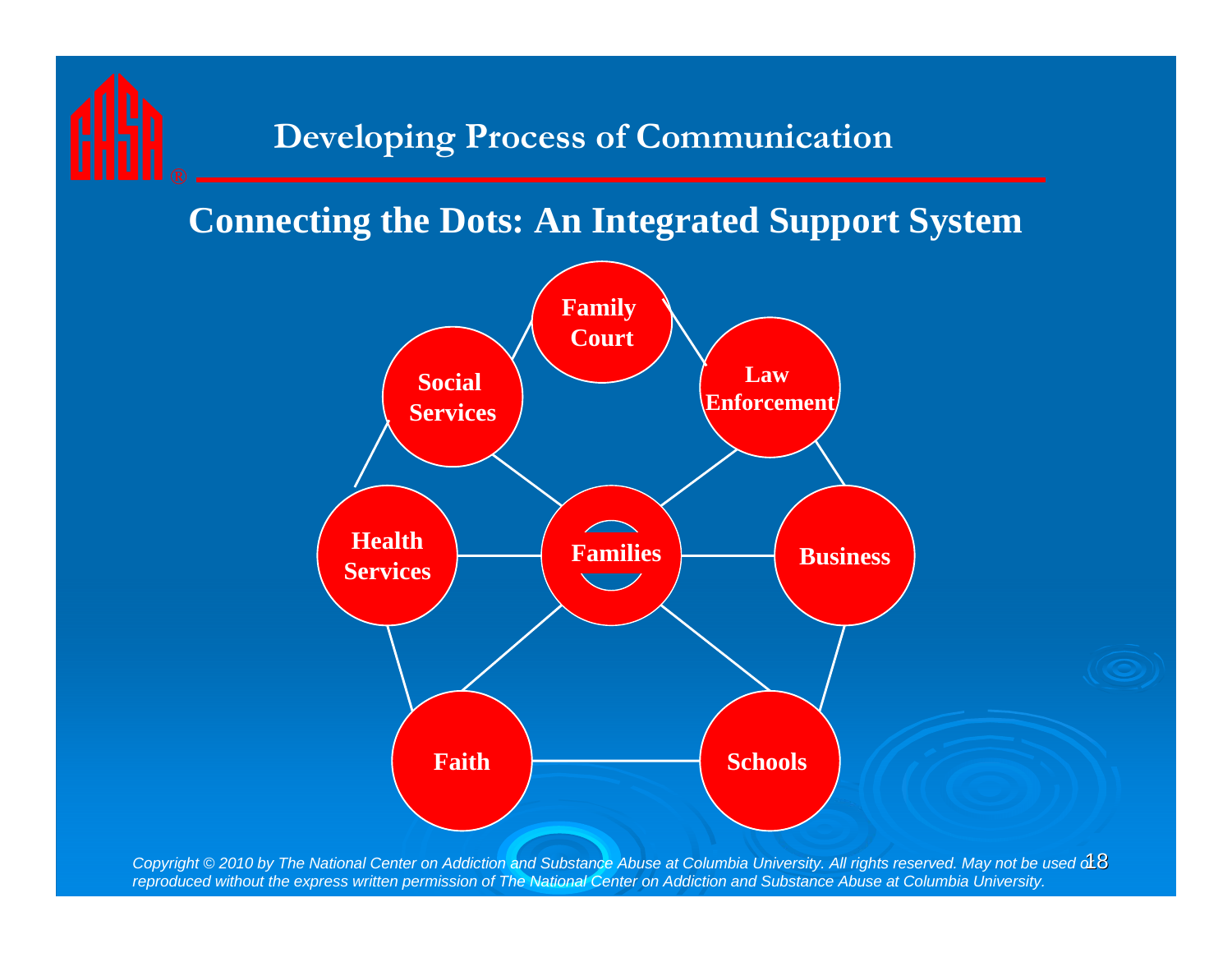## **CASASTARTSM - 8 Strategies**

- $\triangleright$  Intensive Case Management/Social **Support**  $\triangleright$  Family Support
- $\triangleright$  Incentives
- $\triangleright$  Mentoring

 $\triangleright$  Afterschool and **Summer Programming**  $\triangleright$  Educational Support  $\triangleright$  Community Policing  $\triangleright$  Juvenile Justice linkages

19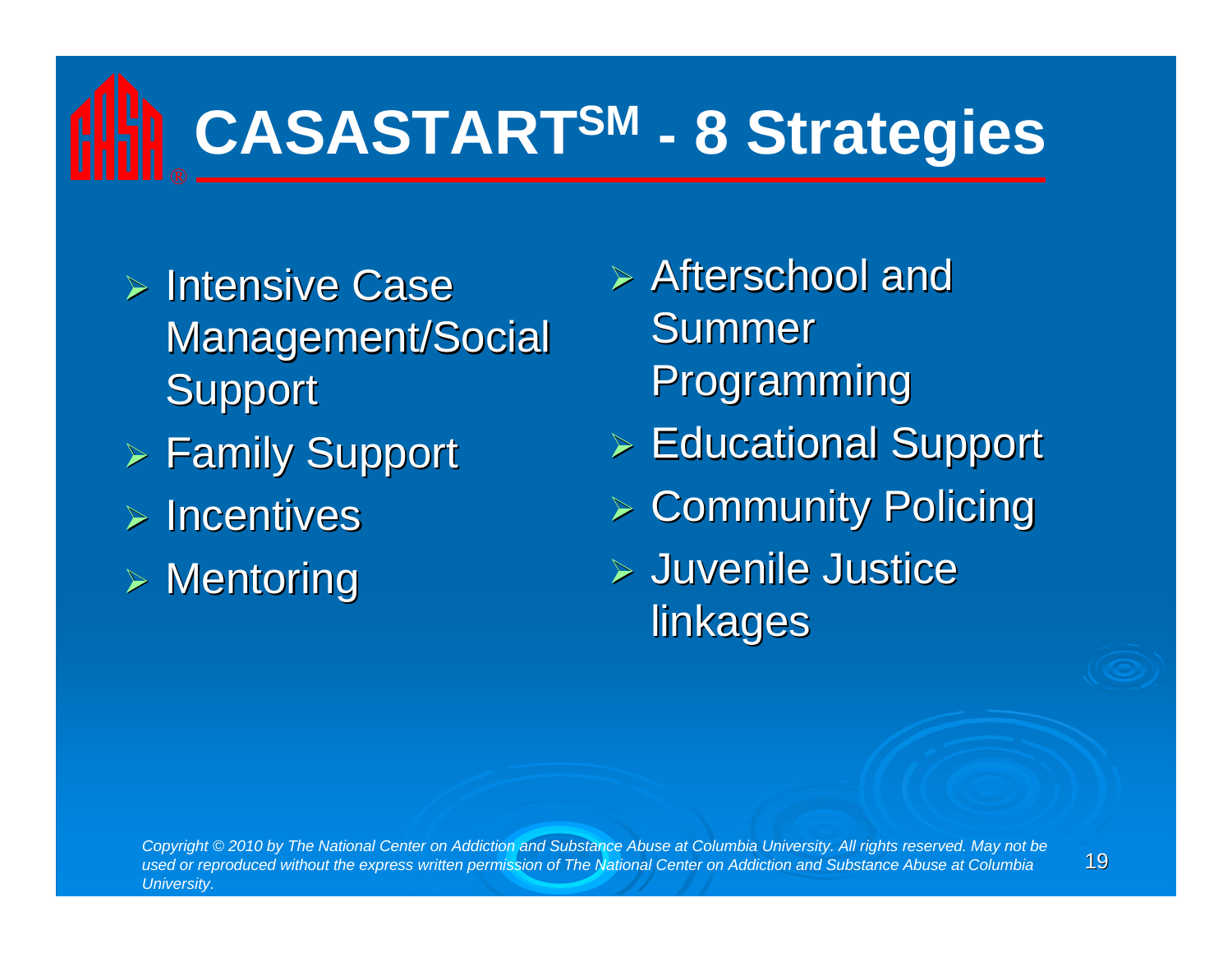

 $\mathbf{C}\mathbf{AS}\mathbf{AS}\mathbf{T}\mathbf{A}\mathbf{R}\mathbf{T}^{\mathbf{SM}}$ 

## **Creating Partnerships**

A Common Vision A Common Mission A Common Language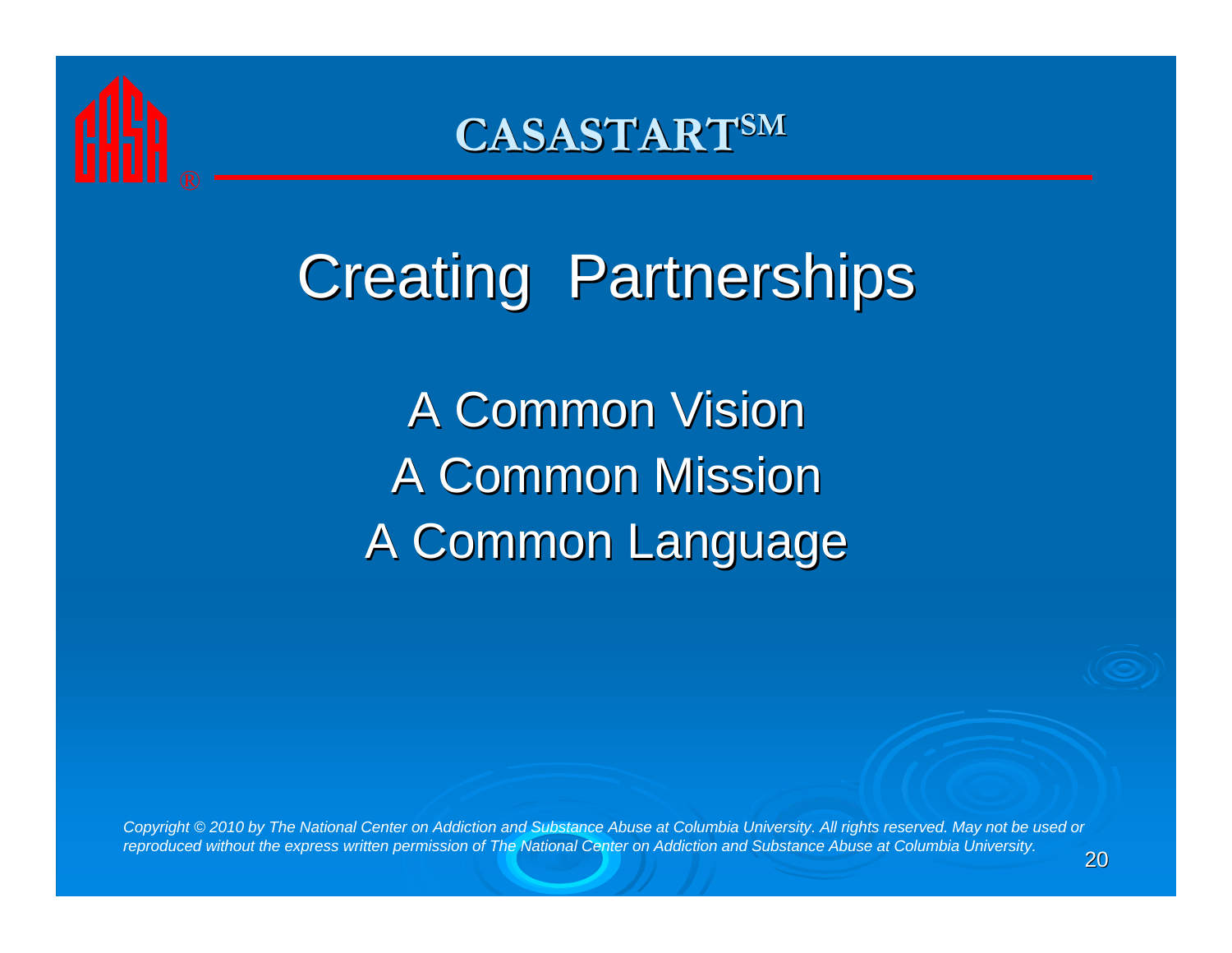

 $\mathbf{C}\mathbf{AS}\mathbf{AS}\mathbf{T}\mathbf{A}\mathbf{R}\mathbf{T}^{\mathbf{SM}}$ 

**Key Partners** 

## **Social Service Organization School** Law Enforcement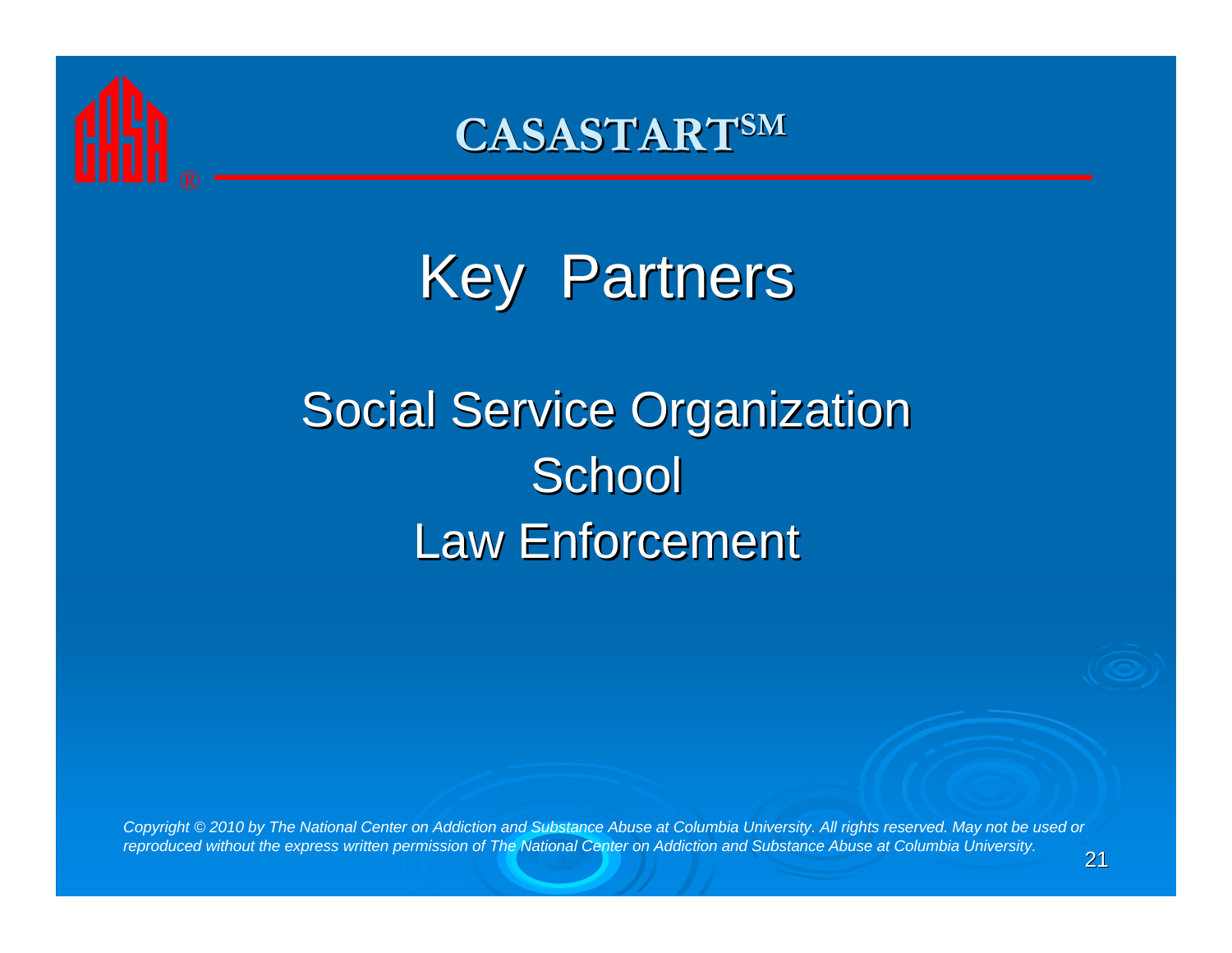

#### **CASASTARTSM 3 Meetings**

#### Case Conferences

Youth Focus - **Case manager, key personnel in the school, and law enforcement meet twice a month to problem solve around issues that arise with youth participants.**

#### Administrative Meetings

Program Focus - **CASASTARTSM Program Manager meets with Principal and Police Lt. To discuss challenges and successes at the school level.**

#### Advisory Council Meetings

Policy Focus - **Key decision-makers in the community attend this meeting. They are charged with addresses broader community issues related to youth substance abuse, delinquency and other trends affecting youth as well as developing policies and securing funding to support the program.**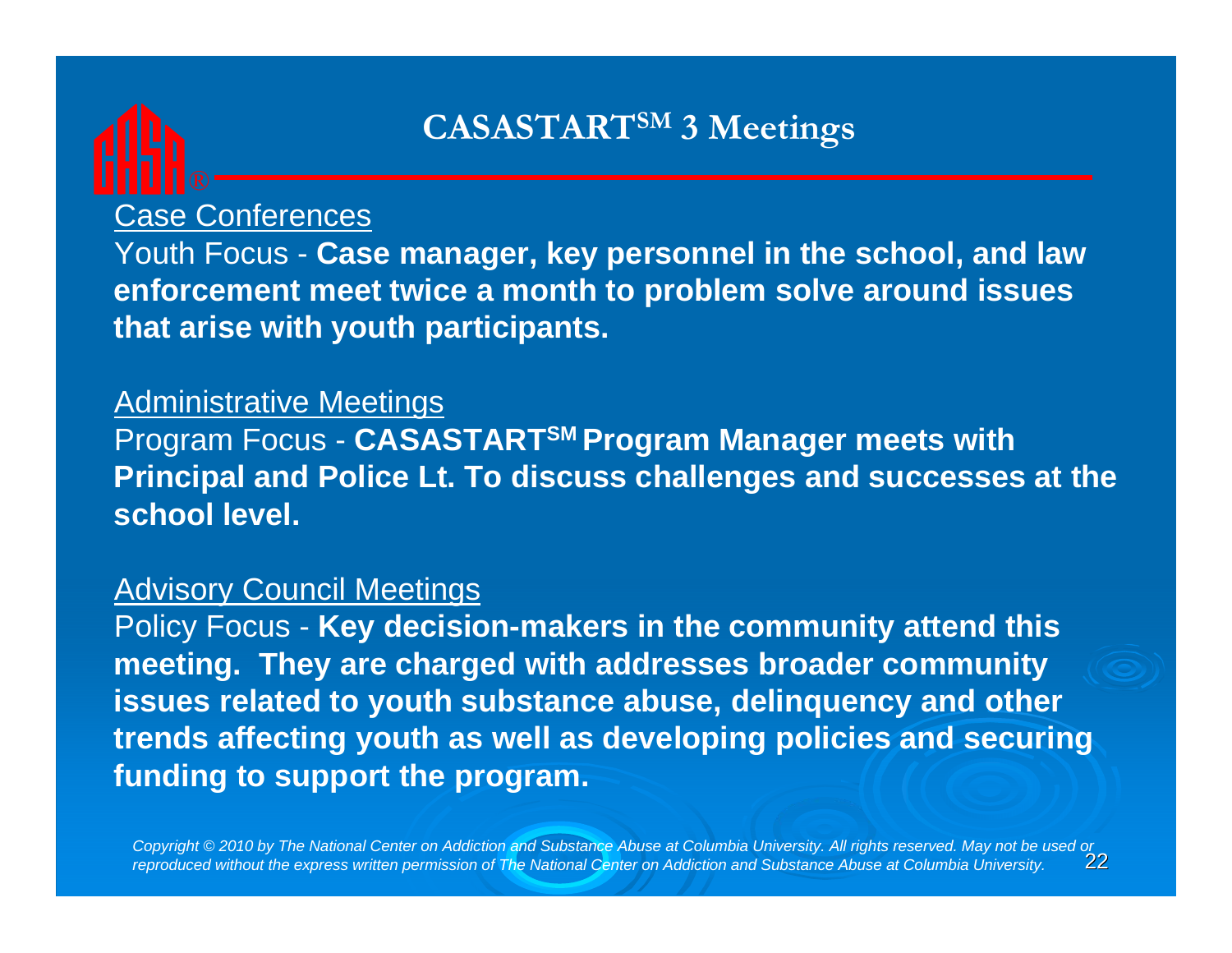## **CASASTARTSM Partners**

## **Key School Responsibilities Key School Responsibilities**

- ¾Provide office and meeting space
- ¾Refer students eligible for CASASTARTSM
- ¾Participate in 3 key meetings of CASASTARTSM
- ¾Share information regarding youth grades, attendance, conduct
- ¾Work with partners to create a sustainability plan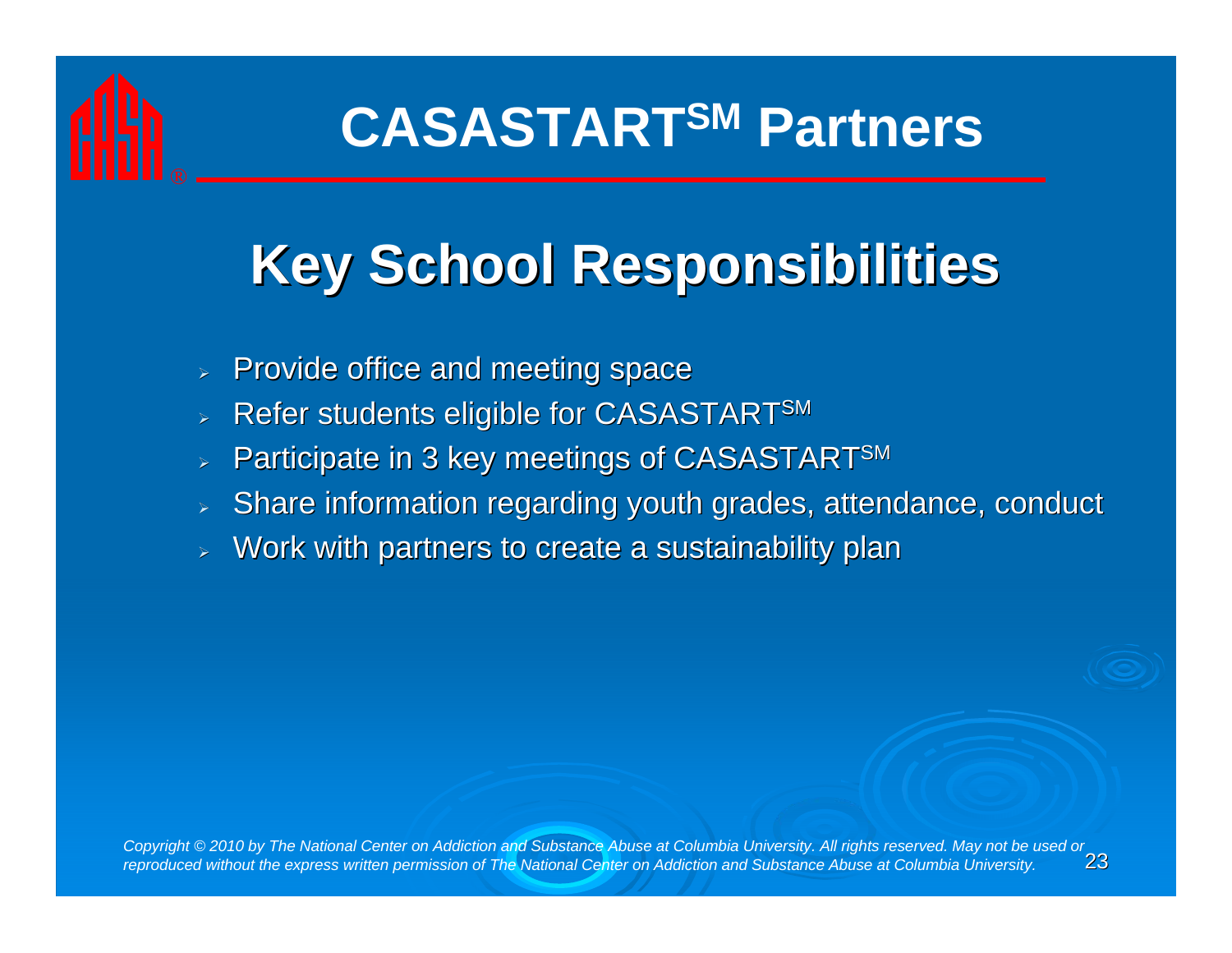## **CASASTART CASASTARTSM Partners Partners**

#### **Key Lead Agency Responsibilities**

- $\triangleright$  Act as lead agency hire, manage, and train staff to implement program
- $\triangleright$  assemble partners
- $\triangleright$  nurture formal and informal communication among  $\blacksquare$ partners
- $\triangleright$  facilitate communication and collaboration between partners, coordinate 3 key meetings
- ¾ Maintain client records & data
- $\triangleright$  Work with partners to create a sustainability plan

24 *reproduced without the express written permission of The National Center on Addiction and Substance Abuse at Columbia University.Copyright © 2010 by The National Center on Addiction and Substance Abuse at Columbia University. All rights reserved. May not be used or*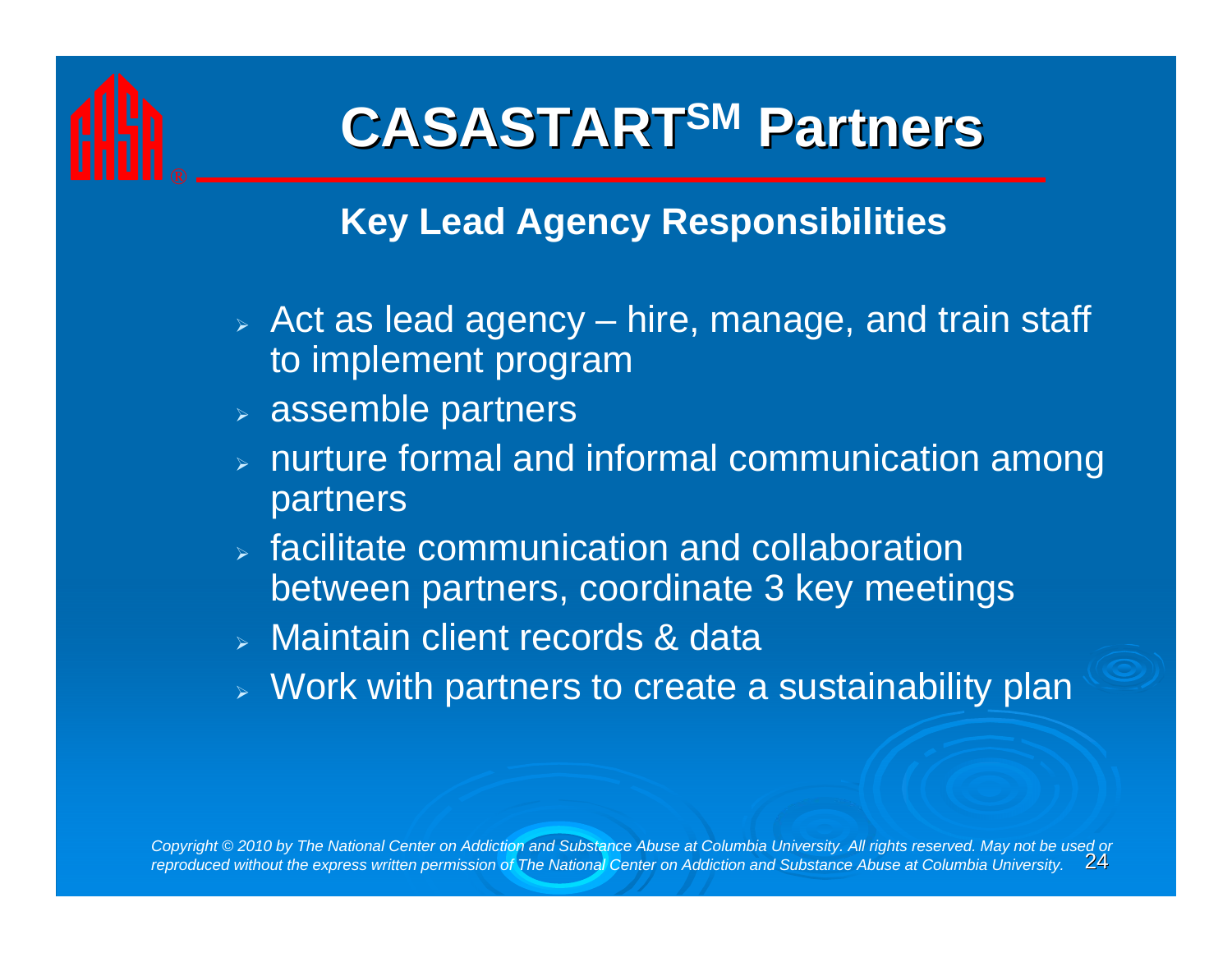## **CASASTARTSM Partners**

### **Key Law Enforcement Responsibilities**

- $\triangleright$  Teach prevention or "street law" classes to participants
- $\triangleright$  Make positive connections with youth in the program
- $\triangleright$  Create and/or enhance community policing strategies
- $\triangleright$  Share information regarding youth and crime in neighborhood
- $\triangleright$  Establish safe corridors to and from school
- $\triangleright$  Lead out-of-school activities
- $\triangleright$  Refer eligible youth to the program
- ¾ Accompany case managers on home visits when appropriate
- $\triangleright$   $\,$  Attend 3 key meetings
- $\triangleright$  Work with partners to create a sustainability plan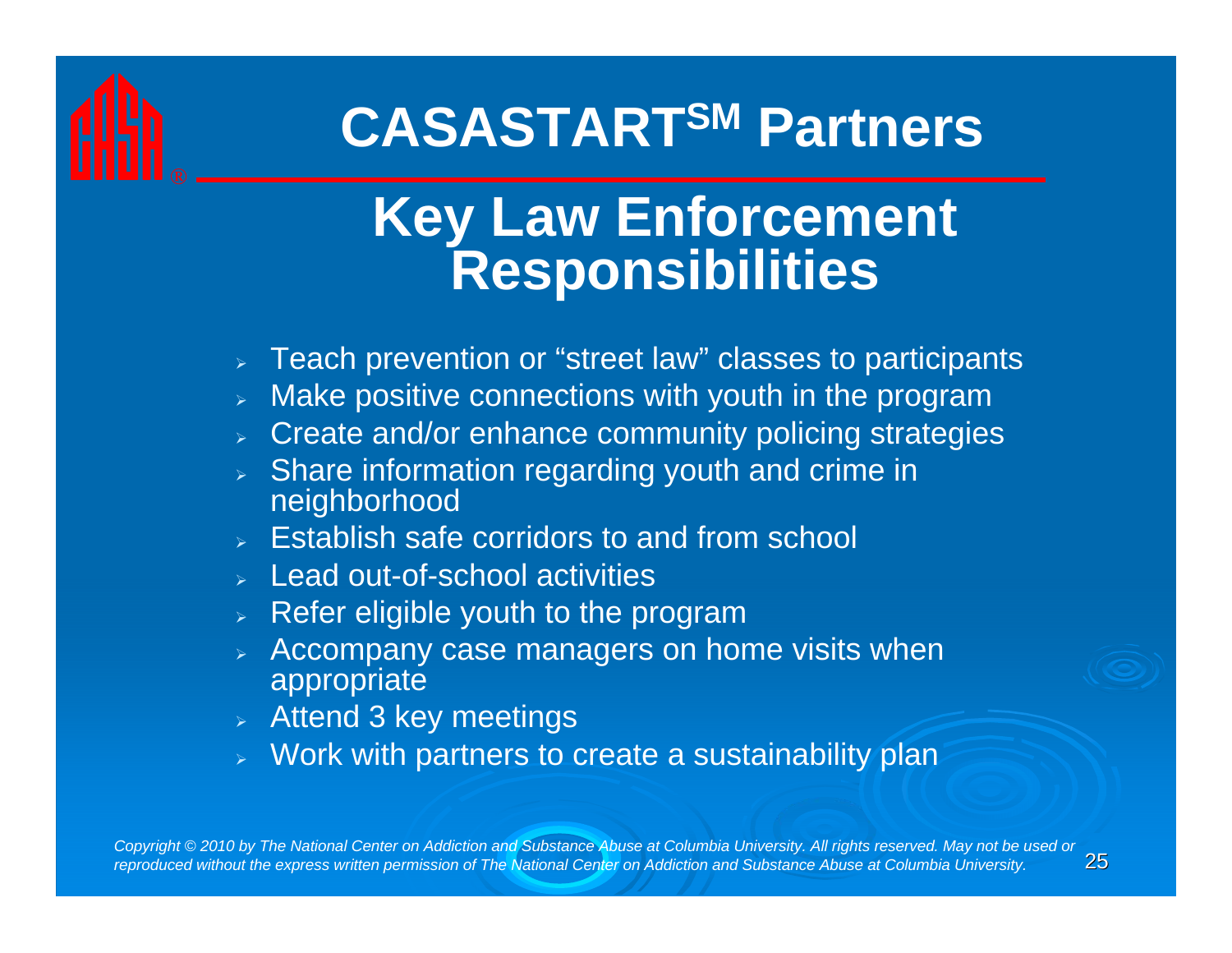## A Successful CASASTARTSM Site

#### **Common Characteristics**

- ¾ **Defined geographic boundary**
- ¾ **Strong lead agency**
- ¾ **Interagency agreements**
- ¾ **School-based services**
- ¾ **Community policing strategies**
- ¾ **Commitment to positive youth development**
- ¾ **Coordinated services through a series of meetings**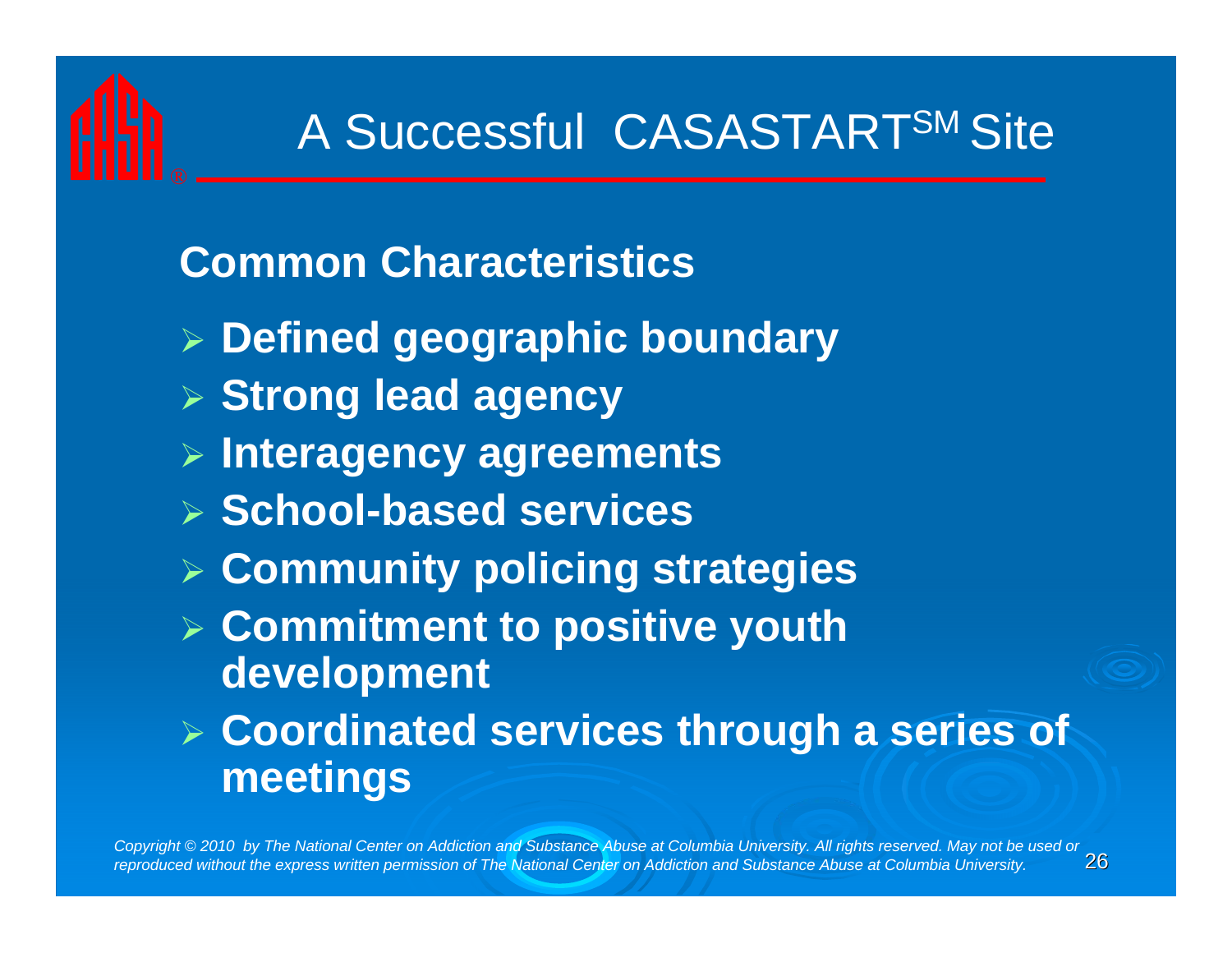#### **A Successful CASASTARTSM Site**

Common Characteristics, cont'd ¾ **Youth can participate for two years** ¾ **Intensive case management approach**  ¾ **Youth have at least four risk factors** ¾ **Sites receive training and technical assistance from CASA**¾ **Systems approach**

or reproduced without the express written permission of The National Center on Addiction and Substance Abuse at Columbia University 27 *Copyright © 2010 by The National Center on Addiction and Substance Abuse at Columbia University. All rights reserved. May not be used*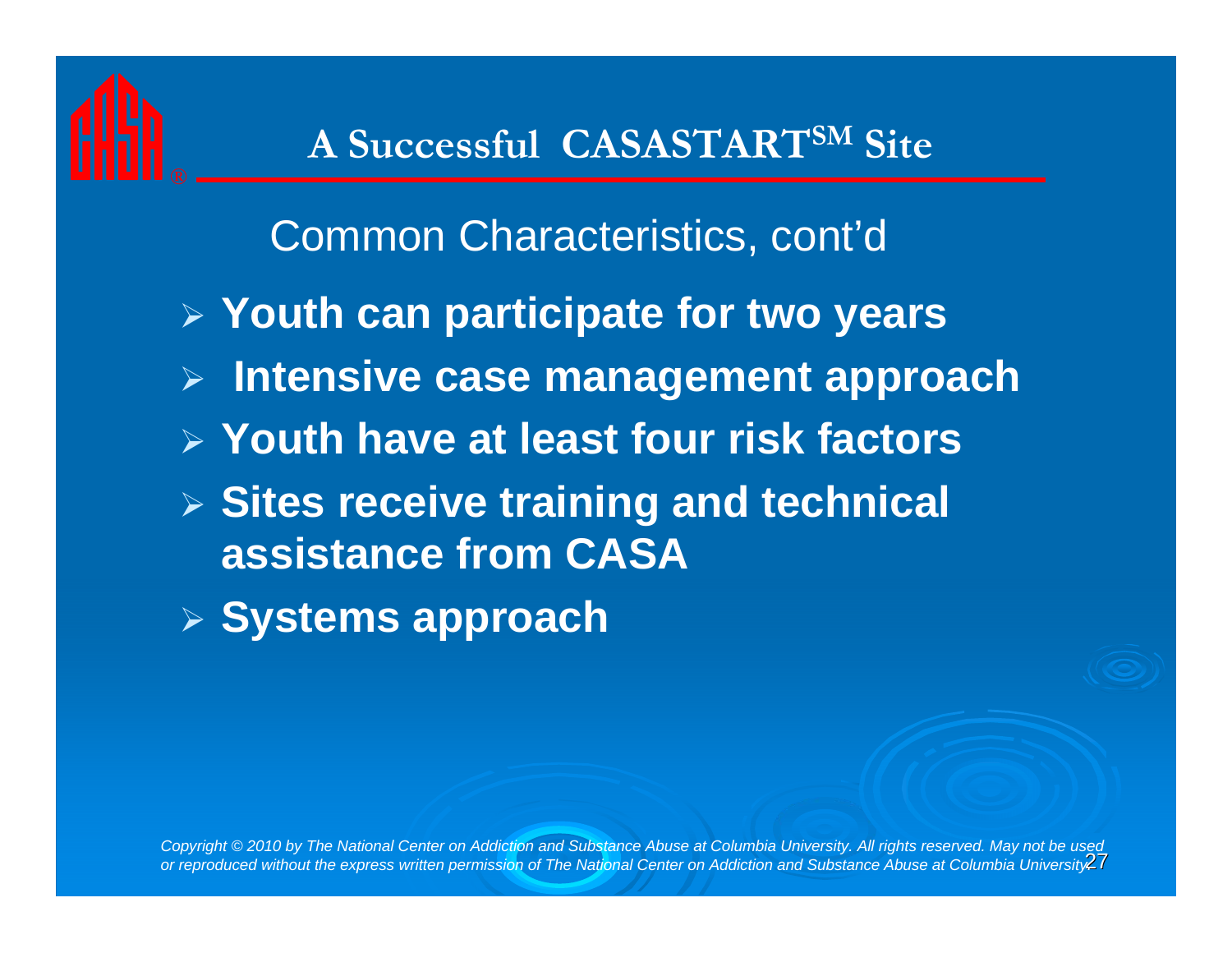## **CASA's Role In Supporting Programs**

- ¾Identify target neighborhoods and lead agencies
- ¾Train in core program areas
- ¾Establish CASASTART<sup>SM</sup> site meetings
- ¾Manage the CASASTART<sup>SM</sup> Website
- ¾Conduct case record reviews
- ¾Troubleshoot problems and suggest corrections Troubleshoot problems and suggest corrections
- ¾Develop funding strategies to sustain programs
- ¾Program accreditation Program accreditation
- ¾Convene national and regional learning exchanges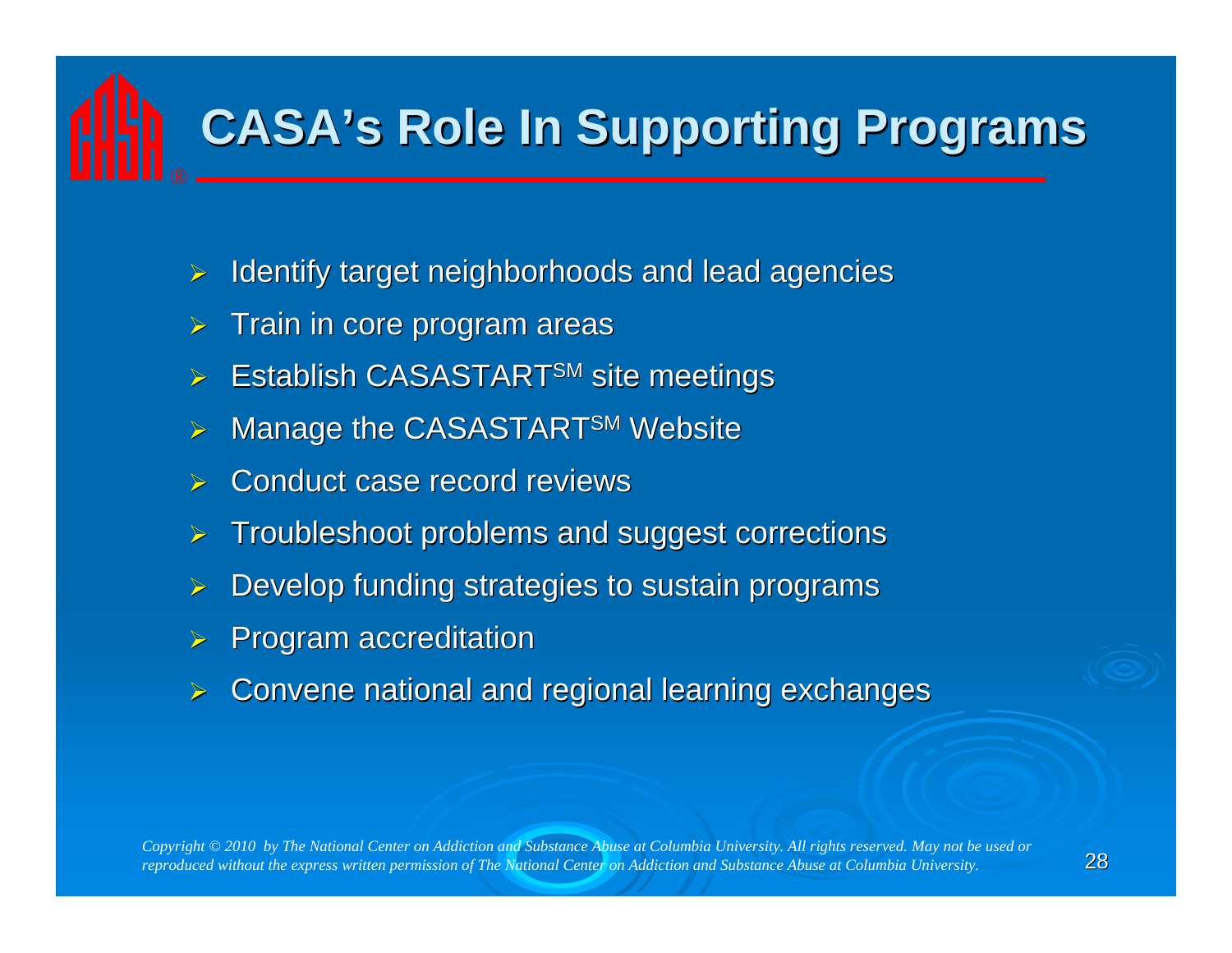## **What is unique to the DYS CASASTARTSM**

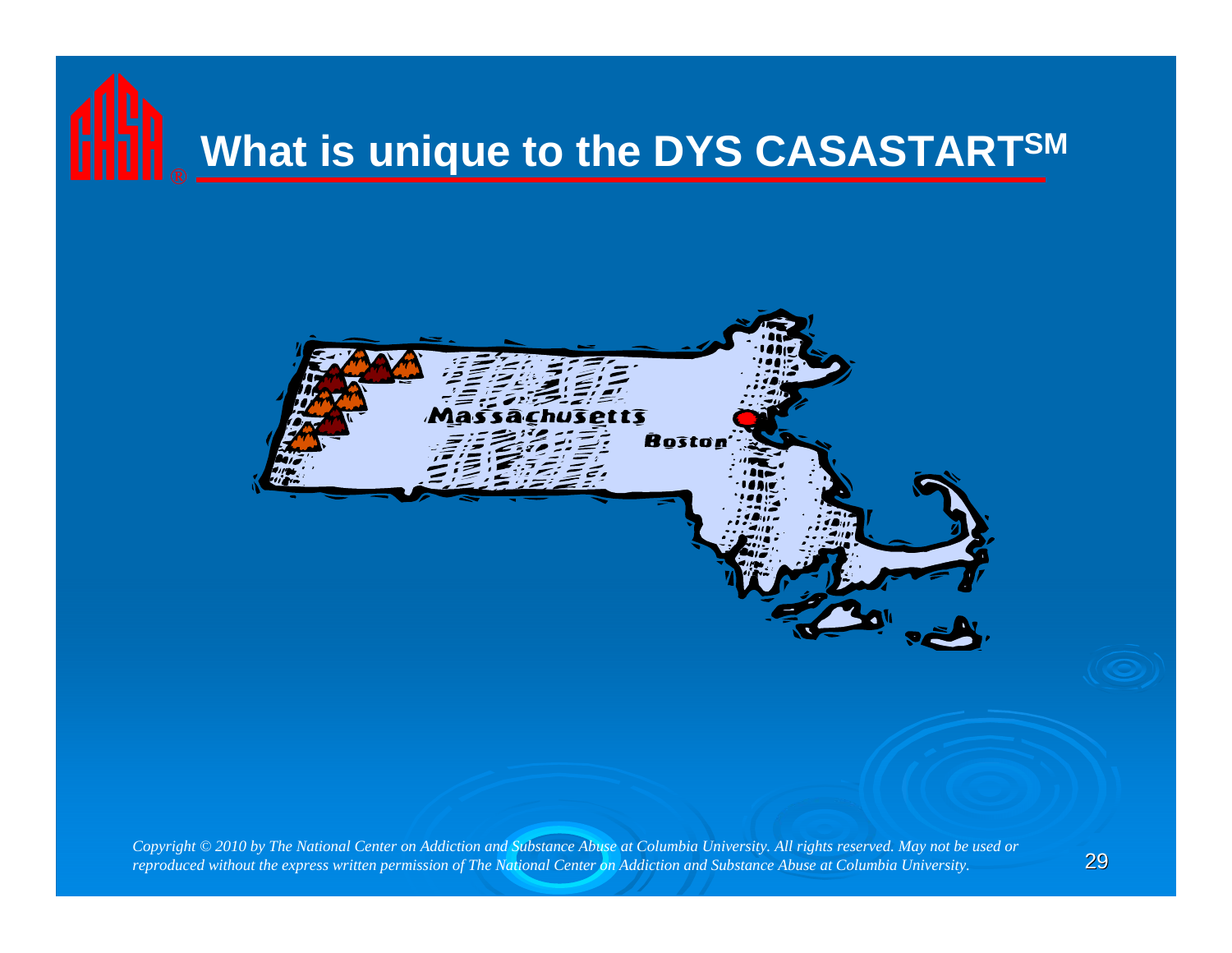## CASASTARTSM Adaptation Massachusetts Department Of Youth Services

#### **What is unique to the DYS CASASTARTSM**

#### **Models of Care**

•Residential

Assessment: Prevention and treatment curriculum will **NOT** be provided in the assessment units.

#### •Community

Youth leaving residential on the **treatment** track will be sent to a provider in the community (who provides substance abuse treatment for our youth) for a substance abuse assessment and recommendation of treatment.

#### **Substance Abuse Services**

•Committed youth in need of substance abuse treatment — based on assessment, history and committing offense — receive services that address the clients' physical and/or psychological dependence on substances.

#### •Prevention Track

Committed youth not in need of substance abuse treatment receive educational classes on substance use/abuse issues, individual education, and other educational modalities as deemed necessary to enhance the clients' knowledge of substance-related issues.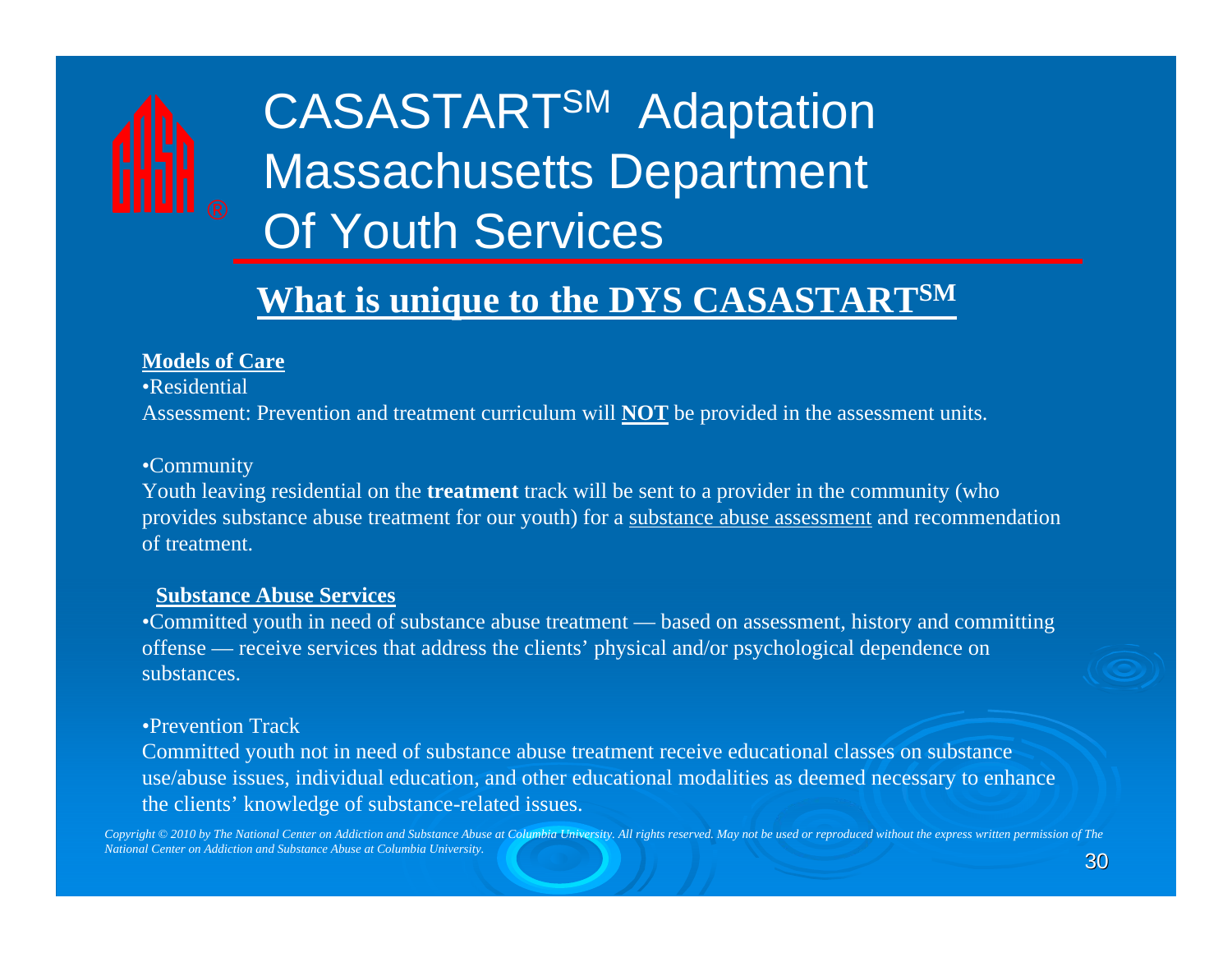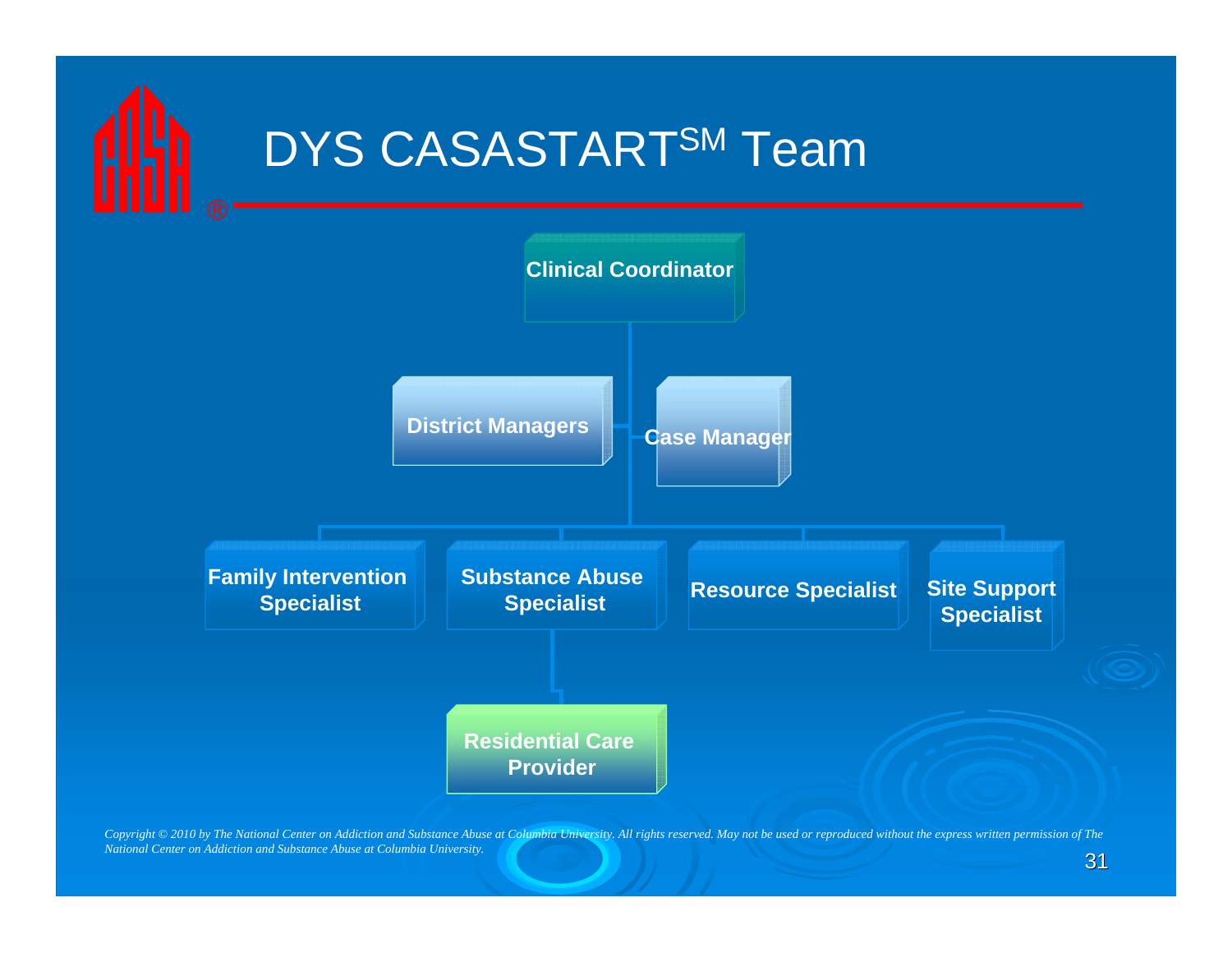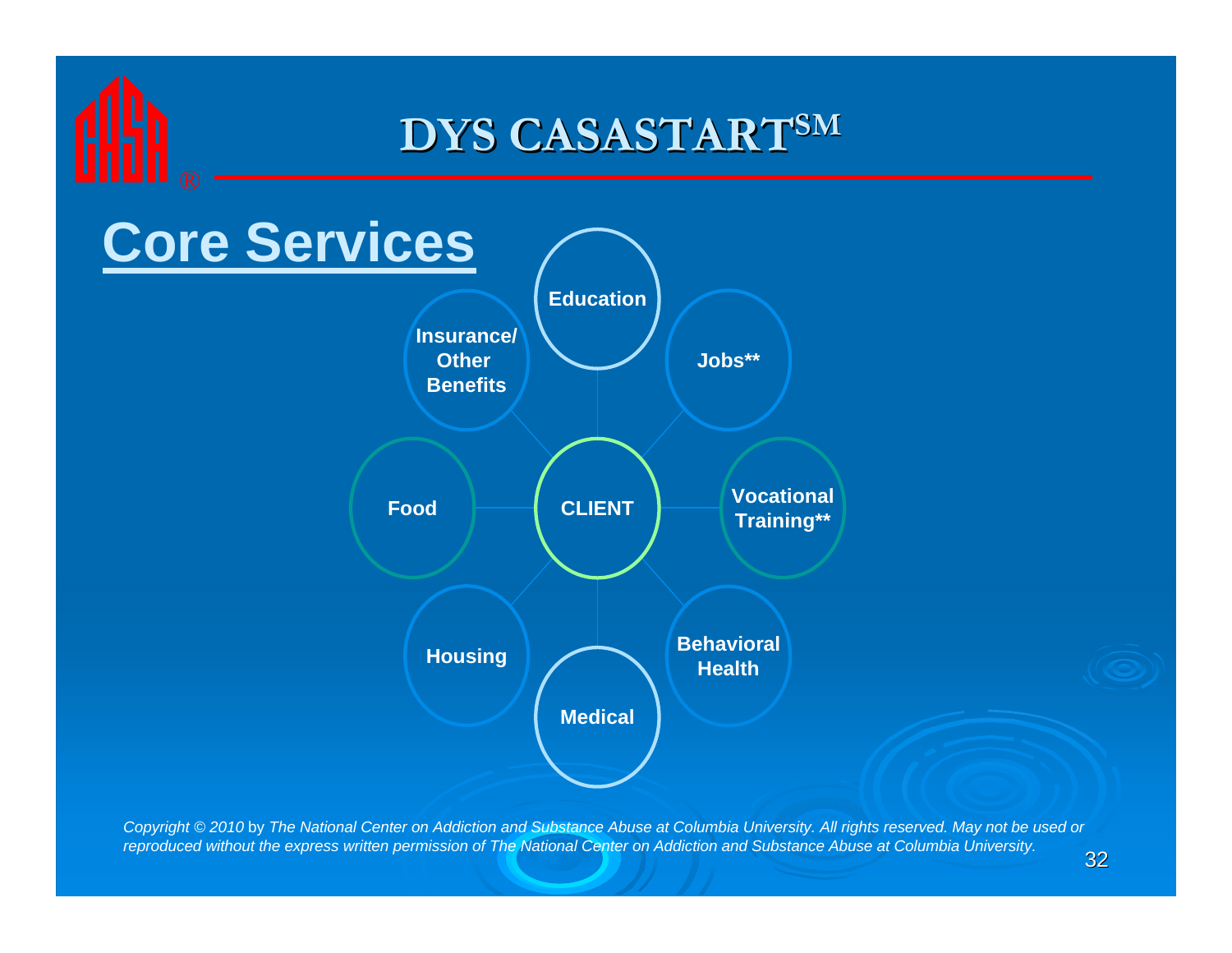#### $\mathbf{C}\mathbf{AS}\mathbf{AS}\mathbf{T}\mathbf{A}\mathbf{R}\mathbf{T}^{\mathbf{SM}}$

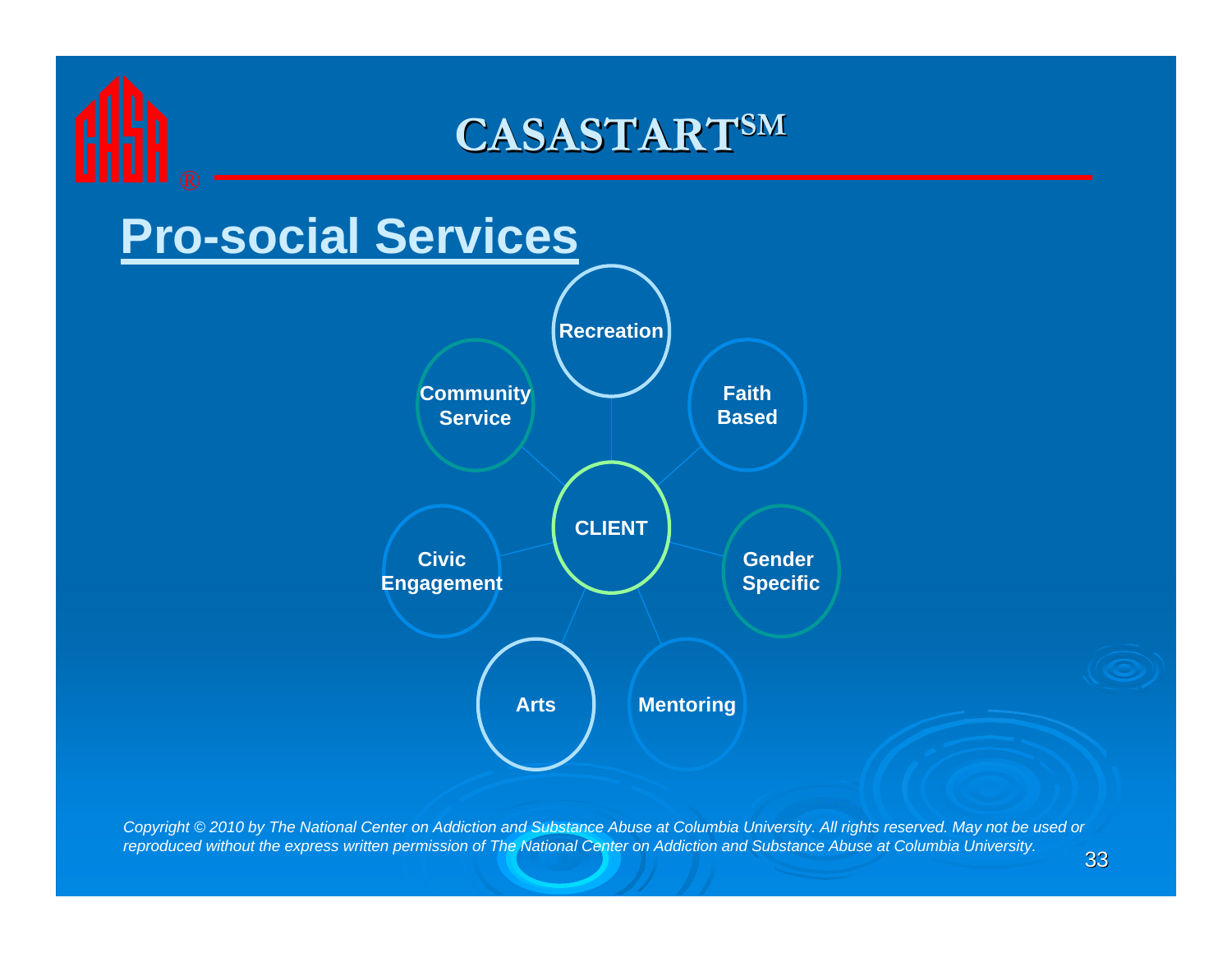

The Kentucky Department of Juvenile Justice has adopted CASASTARTSM as a prevention program for youth at high risk of involvement in the juvenile justice system in Livingston County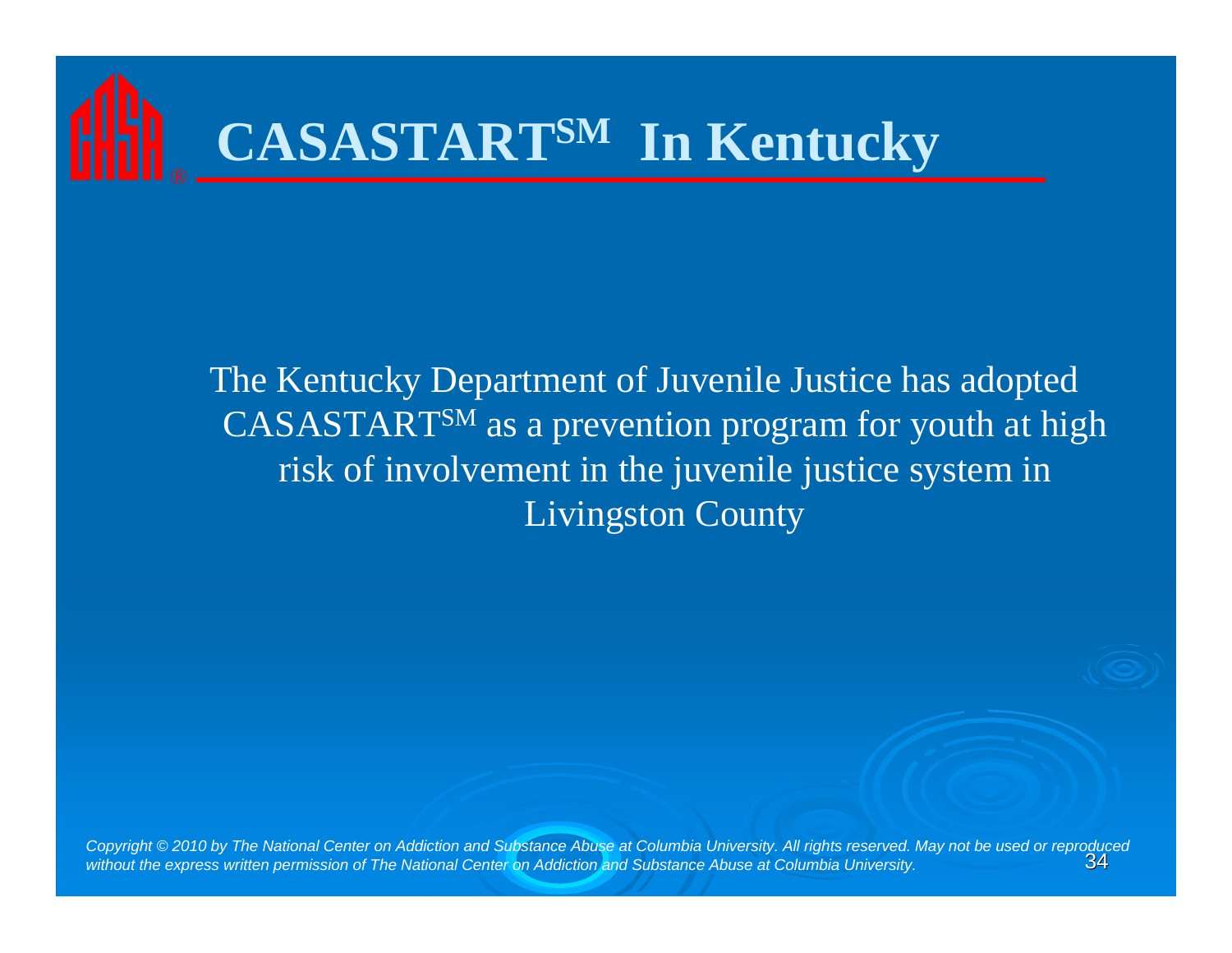## **CASASTARTSM In Connecticut**

**The Connecticut Department of Children and Families has selected CASASTARTSM its primary prevention strategy for young people at risk of becoming involved in the juvenile justice system**

¾**Aligned with the recently enacted Raise the Age law** ¾**Program to begin in July 2010** ¾**Initially to be implemented in five cities**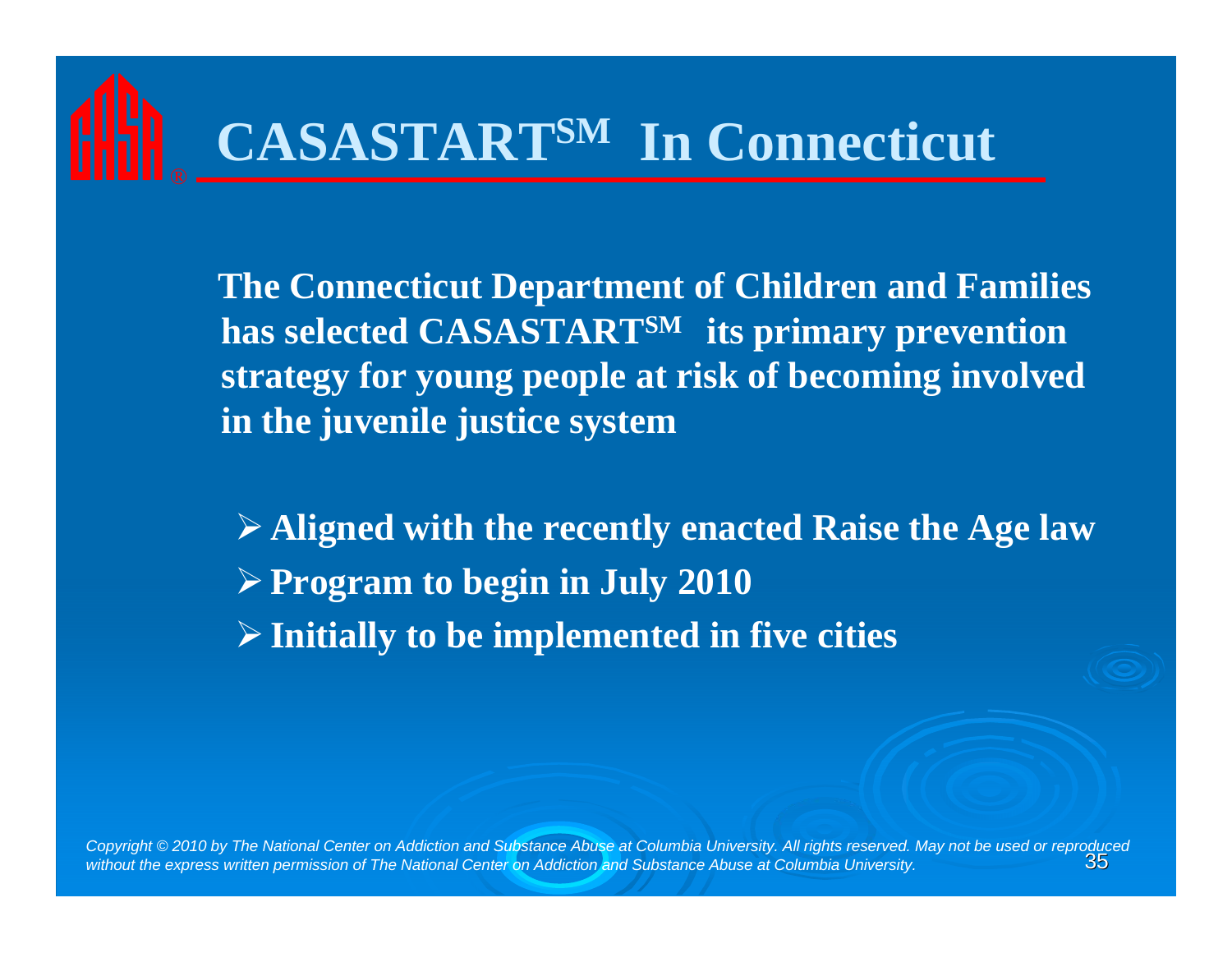## **CASASTARTSM Sustainability**

#### **The competitive environment has changed**

- ¾ **more accountability**
- ¾ **sole-source funding is difficult**
- ¾ **grant money and contributions are getting harder to come by**
- ¾ **increased demand for a smaller pool of resources**
- ¾ **avoidance of duplicating existing, comparable services**
- ¾ **increase collaboration**
- ¾ **systems focus**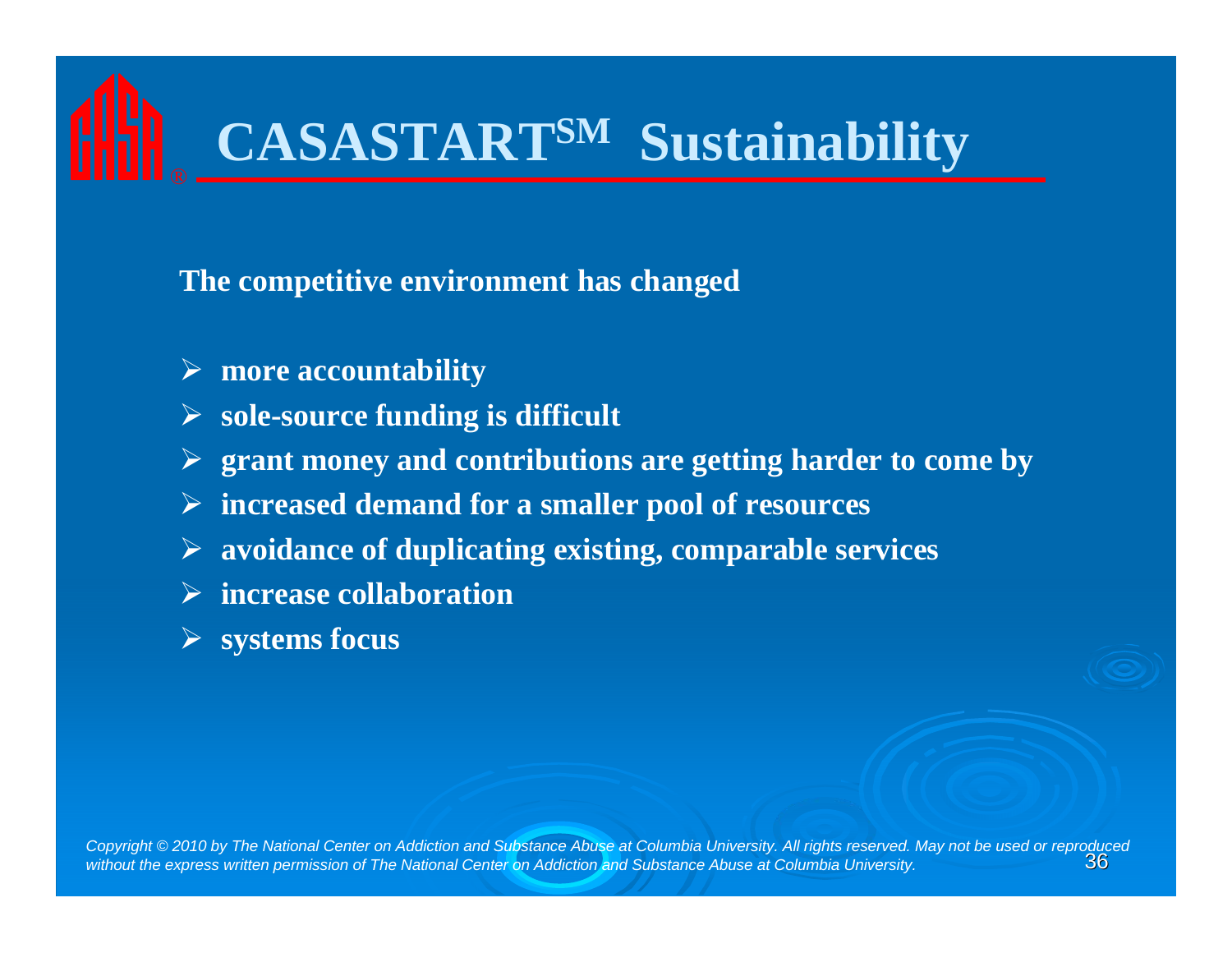## **CASASTARTSM Sustainability**

#### Funders and CASASTARTSM

- •**Evidence Based Model**
- **Market demand from a large client base**
- •**Partnerships are Key**
- •**Appeal to volunteers**
- •**Measurable and reportable program results**
- •**Focus on prevention**
- $\bullet$  **Low client resistance to program services intended to promote the self-sufficiency or self-rehabilitation of client base**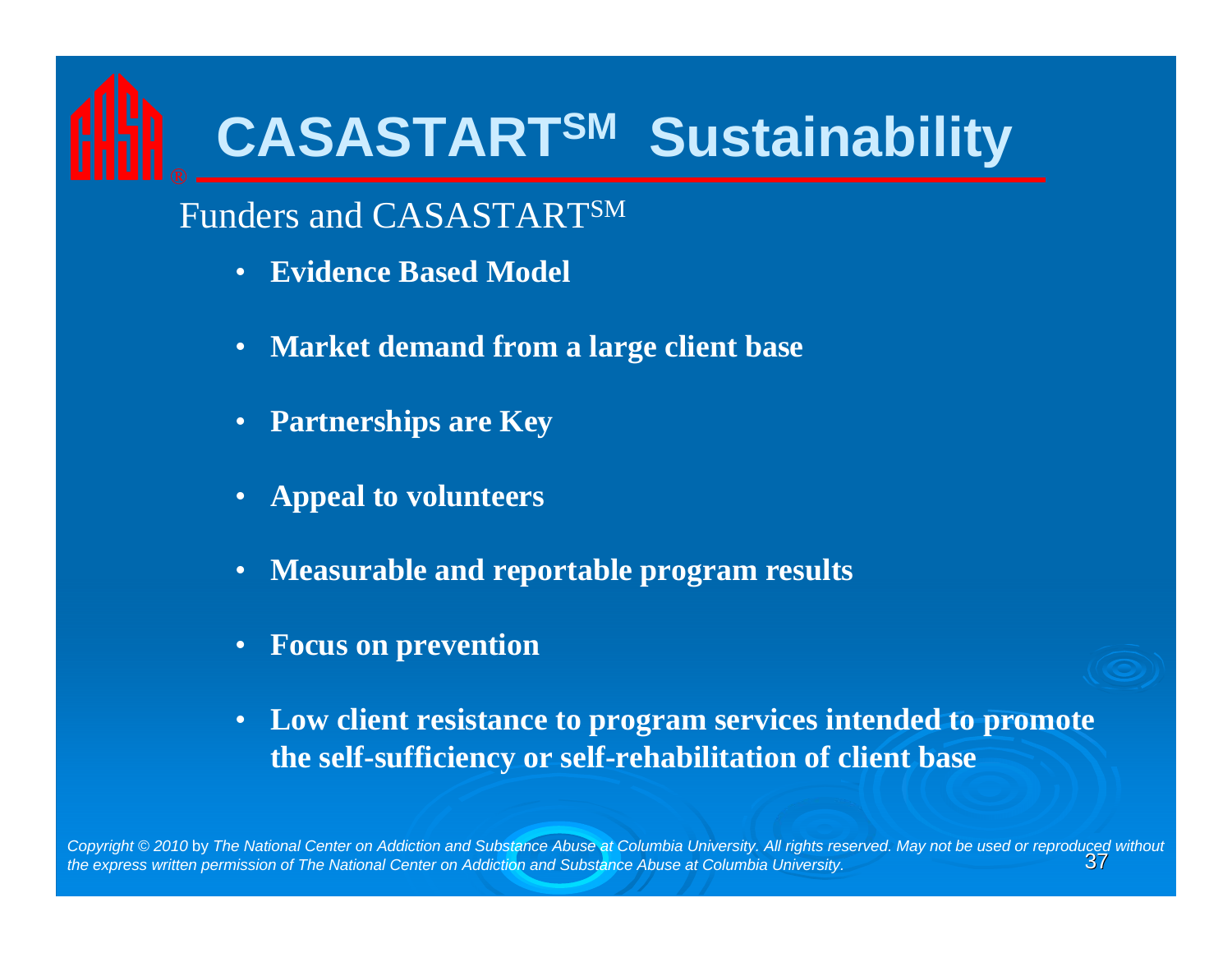

## **CASASTARTSM 3** Sustainability

CASASTARTSM Sustainability

Average Cost for A Participating Child and Family is \$3,000 –3,500 Per Year

Compare to the Average Cost of a year in a Correctional Facility, i.e. Connecticut at \$269,000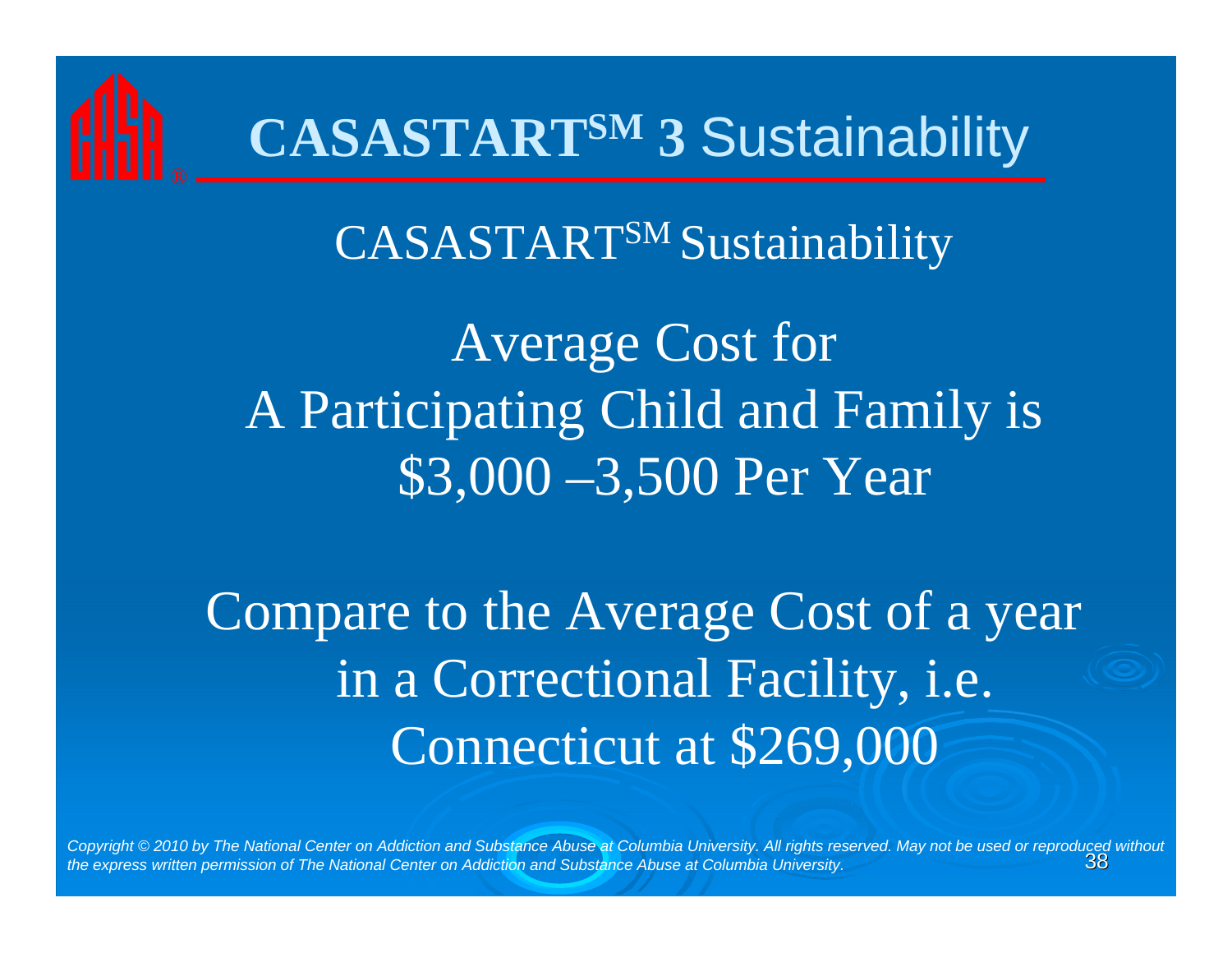# **CASASTARTSM 3** Sustainability

Annual operating expenses are directed mainly by prevailing wages and the number of staff you hire.

> Program budgets have been as low as \$75,000 and as high as \$200,000.

However, program costs also should reflect the number of students you serve.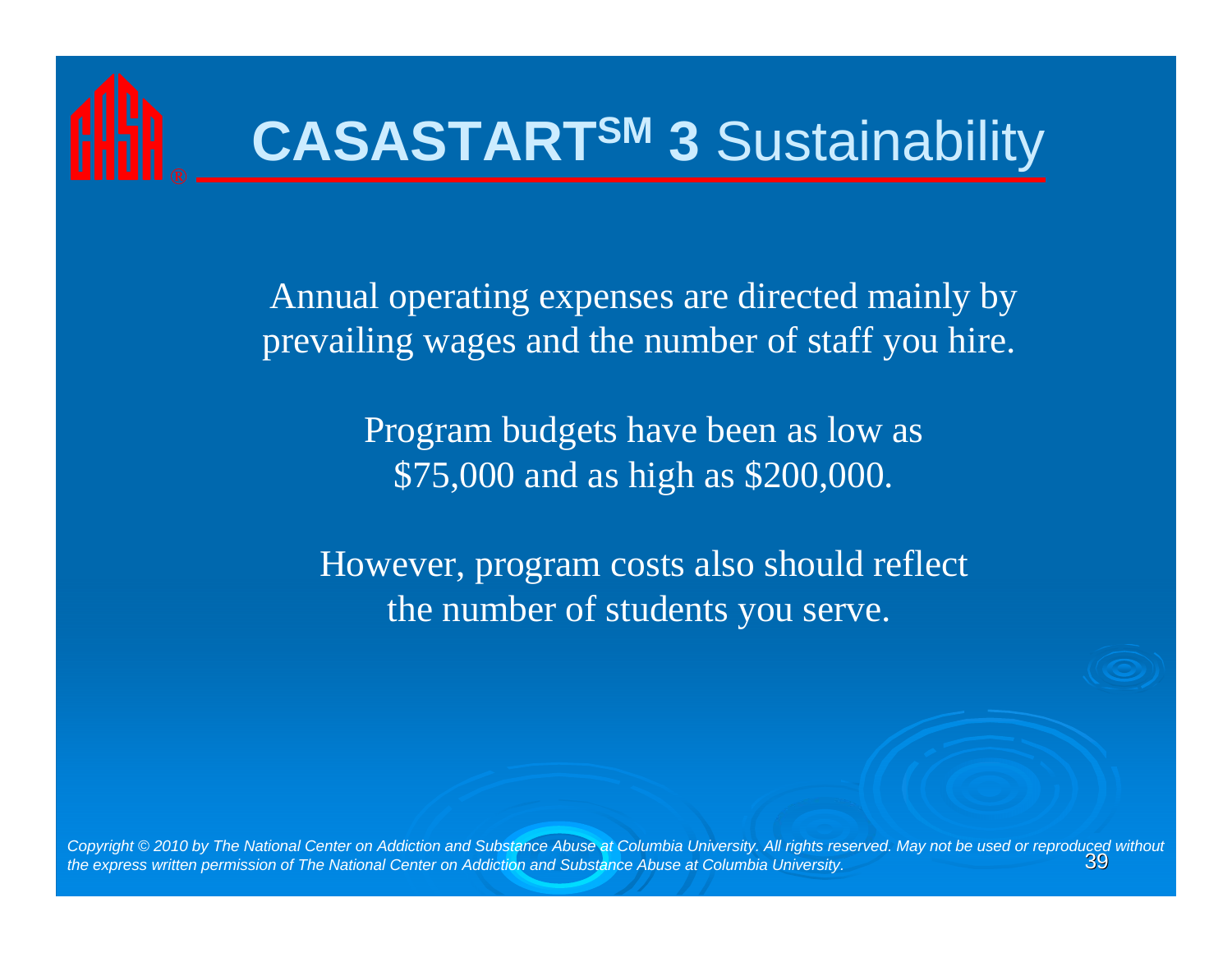

**Emily Lopez** Deputy Director of Youth Programs ELopez@casacolumbia.org ELopez@casacolumbia.org 212 841 5242

Lawrence F. Murray Vice President and Director of Youth Programs LMurray@casacolumbia.org 212 841 4208